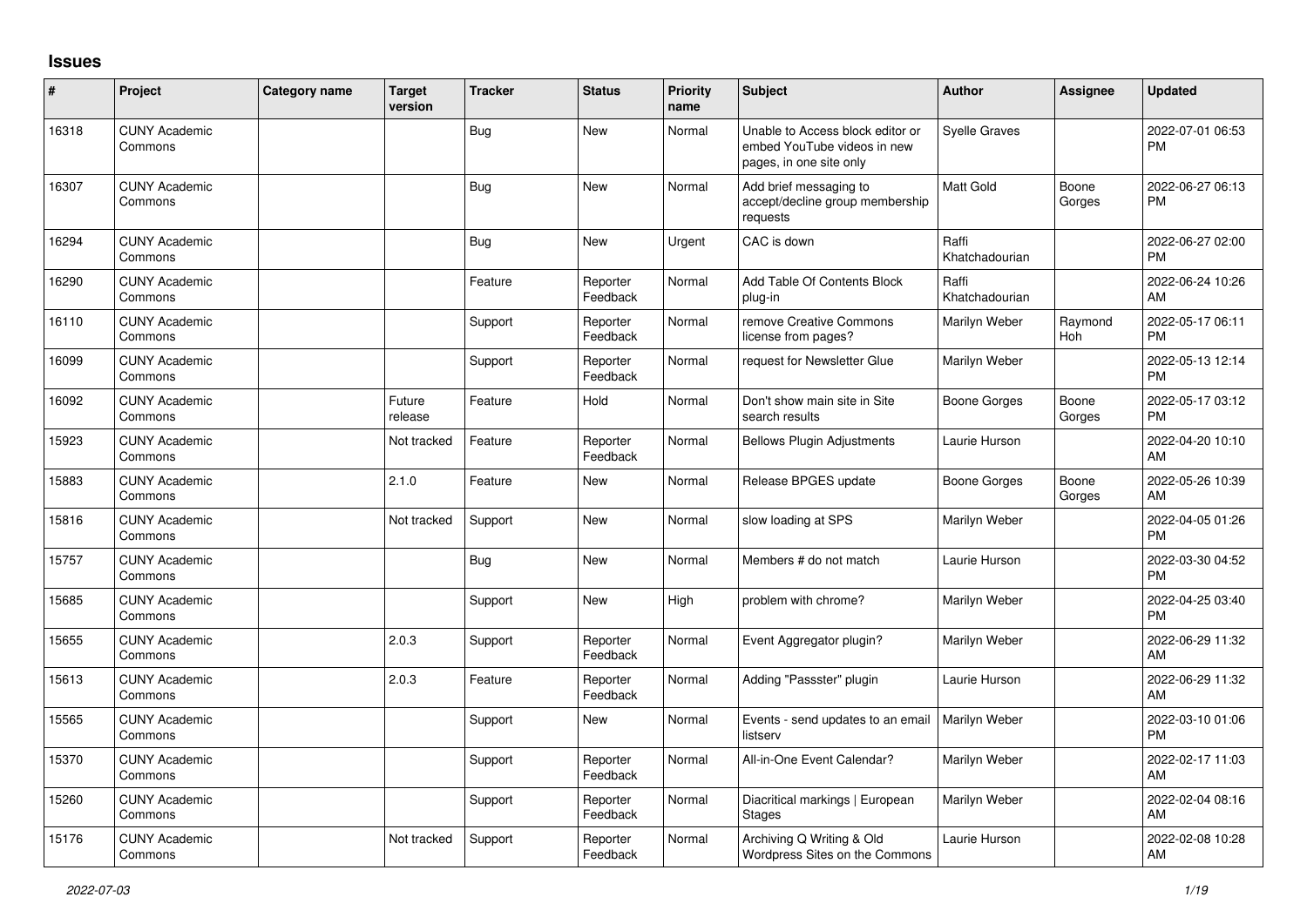| ∦     | Project                         | <b>Category name</b> | <b>Target</b><br>version | <b>Tracker</b> | <b>Status</b>        | <b>Priority</b><br>name | <b>Subject</b>                                                       | Author                  | Assignee        | <b>Updated</b>                |
|-------|---------------------------------|----------------------|--------------------------|----------------|----------------------|-------------------------|----------------------------------------------------------------------|-------------------------|-----------------|-------------------------------|
| 15169 | <b>CUNY Academic</b><br>Commons |                      | 2.0.3                    | Support        | Reporter<br>Feedback | Normal                  | new Prelude website zipfiles for<br>custom theme and other files.    | Marilyn Weber           |                 | 2022-06-29 11:32<br>AM        |
| 15045 | <b>CUNY Academic</b><br>Commons |                      |                          | Support        | <b>New</b>           | Normal                  | no result for KCeL in the search<br>box on the commons               | Marilyn Weber           |                 | 2021-12-10 11:29<br>AM        |
| 14940 | <b>CUNY Academic</b><br>Commons |                      |                          | Bug            | <b>New</b>           | Normal                  | Discrepancy between Commons<br>profile "sites" and actual # of sites | Laurie Hurson           |                 | 2021-11-08 11:09<br>AM        |
| 14936 | <b>CUNY Academic</b><br>Commons |                      |                          | <b>Bug</b>     | <b>New</b>           | Normal                  | Commons websites blocked by<br>SPS campus network                    | Laurie Hurson           |                 | 2021-11-03 03:57<br><b>PM</b> |
| 14900 | <b>CUNY Academic</b><br>Commons |                      | Not tracked              | Support        | Reporter<br>Feedback | Normal                  | previous theme?                                                      | Marilyn Weber           |                 | 2021-10-25 10:31<br>AM        |
| 14842 | <b>CUNY Academic</b><br>Commons |                      | Not tracked              | Support        | Reporter<br>Feedback | Normal                  | Question about widgets and block<br>editor                           | Gina Cherry             |                 | 2021-10-06 03:01<br><b>PM</b> |
| 14792 | <b>CUNY Academic</b><br>Commons |                      |                          | Bug            | <b>New</b>           | Normal                  | Inconsistent email notifications<br>from gravity forms               | Raffi<br>Khatchadourian |                 | 2021-10-04 01:50<br><b>PM</b> |
| 14784 | <b>CUNY Academic</b><br>Commons |                      |                          | Support        | Reporter<br>Feedback | Normal                  | User report of logo problem when<br>using Customizer theme           | Marilyn Weber           |                 | 2021-09-17 10:25<br>AM        |
| 14629 | <b>CUNY Academic</b><br>Commons |                      | Not tracked              | Bug            | Reporter<br>Feedback | Normal                  | Possible Post Order Bug?                                             | <b>Syelle Graves</b>    |                 | 2021-09-14 10:47<br>AM        |
| 14538 | <b>CUNY Academic</b><br>Commons |                      | Not tracked              | Support        | Reporter<br>Feedback | Normal                  | <b>Weebly To Commons</b>                                             | Laurie Hurson           |                 | 2021-09-14 10:47<br>AM        |
| 14504 | <b>CUNY Academic</b><br>Commons |                      | Not tracked              | Publicity      | Reporter<br>Feedback | Normal                  | Adding showcases to home page<br>menu                                | Laurie Hurson           | Boone<br>Gorges | 2022-01-19 03:26<br><b>PM</b> |
| 14475 | <b>CUNY Academic</b><br>Commons |                      | Not tracked              | Publicity      | <b>New</b>           | Normal                  | <b>OER Showcase Page</b>                                             | Laurie Hurson           | Laurie Hurson   | 2021-09-14 10:46<br>AM        |
| 14398 | <b>CUNY Academic</b><br>Commons |                      | Not tracked              | Support        | Reporter<br>Feedback | Normal                  | Events plug-in notification problem                                  | Marilyn Weber           |                 | 2021-05-11 11:21<br>AM        |
| 14394 | <b>CUNY Academic</b><br>Commons |                      | Not tracked              | Feature        | <b>New</b>           | Normal                  | Commons News Site - redesign                                         | scott voth              | scott voth      | 2021-09-14 10:46<br>AM        |
| 13949 | <b>CUNY Academic</b><br>Commons |                      | Not tracked              | <b>Bug</b>     | <b>New</b>           | Normal                  | Continued debugging of runaway<br>MySQL connections                  | <b>Matt Gold</b>        | Boone<br>Gorges | 2021-09-14 10:42<br>AM        |
| 13912 | <b>CUNY Academic</b><br>Commons |                      | Not tracked              | Feature        | Hold                 | Low                     | posting "missed schedule"                                            | Marilyn Weber           |                 | 2021-02-23 10:46<br>AM        |
| 13286 | <b>CUNY Academic</b><br>Commons |                      | Not tracked              | Support        | <b>New</b>           | Normal                  | problem connecting with<br>WordPress app                             | Marilyn Weber           | Raymond<br>Hoh  | 2020-09-08 11:16<br>AM        |
| 13255 | <b>CUNY Academic</b><br>Commons |                      | Not tracked              | Support        | Reporter<br>Feedback | Normal                  | Accessibility problems                                               | Marilyn Weber           |                 | 2020-09-01 05:48<br><b>PM</b> |
| 13034 | <b>CUNY Academic</b><br>Commons |                      | Not tracked              | Support        | Reporter<br>Feedback | Normal                  | a site is asking people to join the<br>Commons to get a download     | Marilyn Weber           |                 | 2020-07-12 07:23<br>AM        |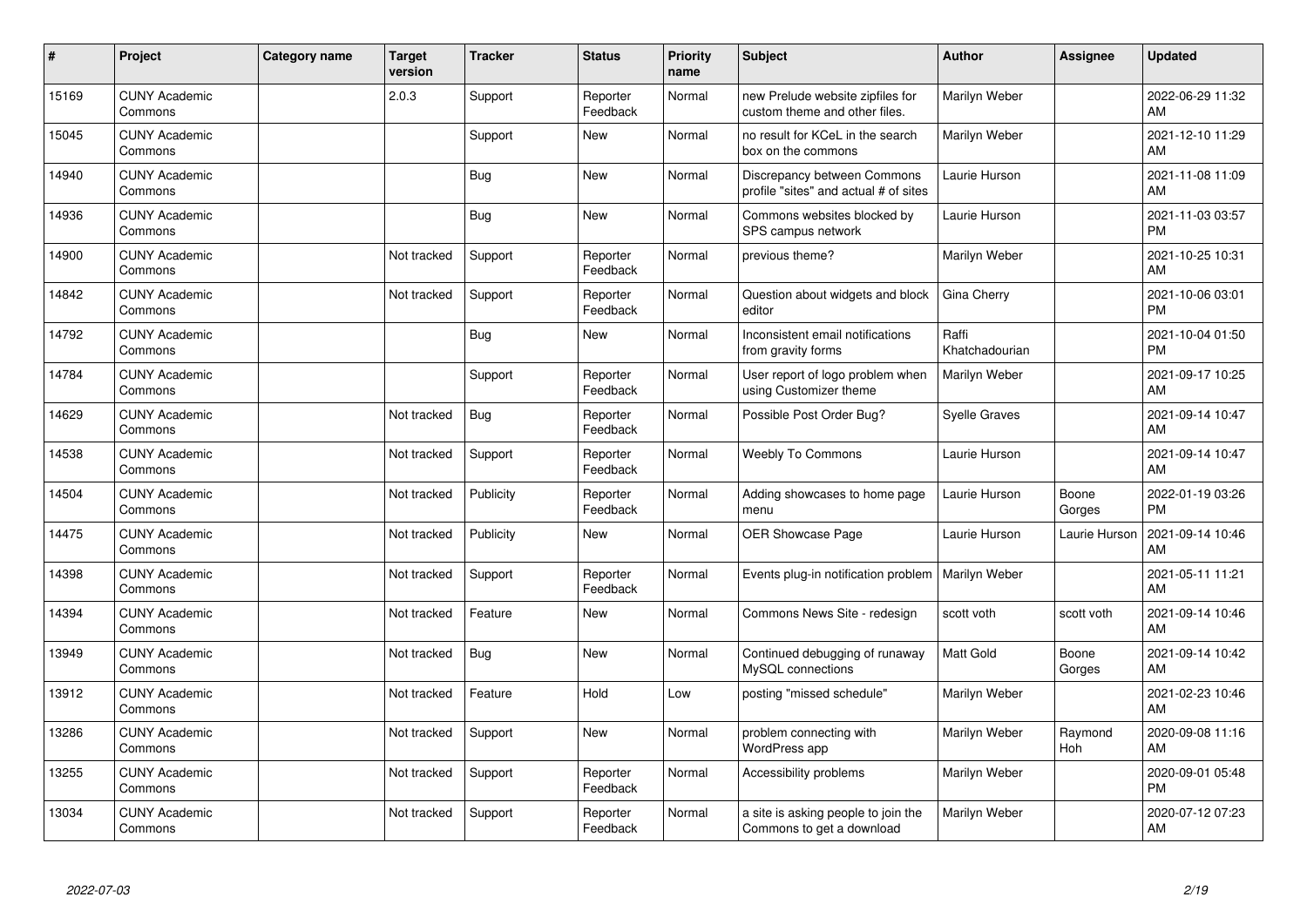| #     | Project                                                                 | <b>Category name</b> | Target<br>version | <b>Tracker</b> | <b>Status</b>        | <b>Priority</b><br>name | <b>Subject</b>                                                                       | Author              | <b>Assignee</b>     | <b>Updated</b>                |
|-------|-------------------------------------------------------------------------|----------------------|-------------------|----------------|----------------------|-------------------------|--------------------------------------------------------------------------------------|---------------------|---------------------|-------------------------------|
| 12911 | <b>CUNY Academic</b><br>Commons                                         |                      | Not tracked       | Feature        | <b>New</b>           | Normal                  | Block access to xmlrpc.php based<br>on User-Agent                                    | Boone Gorges        | Boone<br>Gorges     | 2020-06-09 05:12<br><b>PM</b> |
| 12484 | <b>CUNY Academic</b><br>Commons                                         |                      | Not tracked       | Support        | Reporter<br>Feedback | Normal                  | Sign up Code for COIL Course<br>starting in March                                    | Laurie Hurson       | Matt Gold           | 2020-03-02 02:26<br><b>PM</b> |
| 12436 | <b>CUNY Academic</b><br>Commons                                         |                      | Not tracked       | <b>Bug</b>     | Assigned             | Normal                  | Nightly system downtime                                                              | Boone Gorges        |                     | 2020-08-01 09:30<br>AM        |
| 12352 | <b>CUNY Academic</b><br>Commons                                         |                      | Not tracked       | Support        | <b>New</b>           | Normal                  | 'posts list" page builder block<br>option                                            | Marilyn Weber       |                     | 2020-02-03 01:29<br><b>PM</b> |
| 12328 | <b>CUNY Academic</b><br>Commons                                         |                      | Not tracked       | Support        | <b>New</b>           | Normal                  | Sign up Code for Non-CUNY<br>Faculty                                                 | Laurie Hurson       |                     | 2020-01-28 10:25<br>AM        |
| 12198 | <b>CUNY Academic</b><br>Commons                                         |                      | Not tracked       | Bug            | Reporter<br>Feedback | Normal                  | Duplicate listing in My Sites                                                        | Tom Harbison        |                     | 2019-12-09 05:50<br><b>PM</b> |
| 12062 | AD/O365 Transition<br>from NonMatric to<br><b>Matriculated Students</b> |                      |                   | Feature        | In Progress          | Normal                  | create solution and console<br>project                                               | Emilio Rodriguez    | Emilio<br>Rodriguez | 2019-11-12 03:56<br><b>PM</b> |
| 12004 | <b>CUNY Academic</b><br>Commons                                         |                      | Not tracked       | Support        | Reporter<br>Feedback | Normal                  | Notifications for spam blog<br>comments                                              | Gina Cherry         | Raymond<br>Hoh      | 2019-11-01 12:05<br><b>PM</b> |
| 11968 | JustPublics@365<br>MediaCamp                                            |                      |                   | Feature        | <b>New</b>           | Normal                  | Nanoscience Retractable Display<br>Unit                                              | Donald Cherry       | Bonnie<br>Eissner   | 2021-02-19 08:50<br>AM        |
| 11879 | <b>CUNY Academic</b><br>Commons                                         |                      | Not tracked       | <b>Bug</b>     | <b>New</b>           | Normal                  | Hypothesis comments appearing<br>on multiple, different pdfs across<br>blogs         | Laurie Hurson       | Laurie Hurson       | 2019-09-19 02:39<br><b>PM</b> |
| 11848 | <b>CUNY Academic</b><br>Commons                                         |                      | Not tracked       | Support        | Hold                 | Normal                  | a Dean of Faculty wants to share<br>a large file                                     | Marilyn Weber       |                     | 2019-09-24 08:44<br>AM        |
| 11787 | <b>CUNY Academic</b><br>Commons                                         |                      | Not tracked       | Support        | Reporter<br>Feedback | Normal                  | automated comments notifications<br>on ZenDesk                                       | Marilyn Weber       |                     | 2019-08-26 06:18<br><b>PM</b> |
| 11771 | <b>CUNY Academic</b><br>Commons                                         |                      | Not tracked       | Support        | Reporter<br>Feedback | Normal                  | post displays in sections                                                            | Marilyn Weber       |                     | 2019-08-20 10:34<br>AM        |
| 11519 | <b>CUNY Academic</b><br>Commons                                         |                      | Not tracked       | Support        | Assigned             | Normal                  | comment option not appearing                                                         | Marilyn Weber       |                     | 2019-09-24 10:28<br>AM        |
| 11517 | <b>CUNY Academic</b><br>Commons                                         |                      | Not tracked       | Feature        | Assigned             | Normal                  | wp-accessibility plugin should not<br>strip 'target=" blank" by default              | <b>Boone Gorges</b> | Laurie Hurson       | 2019-09-24 09:57<br>AM        |
| 11509 | <b>CUNY Academic</b><br>Commons                                         |                      | Not tracked       | Support        | Reporter<br>Feedback | Normal                  | deleted Page causing a Menu<br>problem?                                              | Marilyn Weber       |                     | 2019-06-04 09:54<br>AM        |
| 11393 | <b>CUNY Academic</b><br>Commons                                         |                      | Not tracked       | Publicity      | <b>New</b>           | Normal                  | After 1.15 release, ceate a hero<br>slide and post about adding a site<br>to a group | scott voth          | Patrick<br>Sweeney  | 2019-05-14 10:32<br>AM        |
| 11392 | <b>CUNY Academic</b><br>Commons                                         |                      | Future<br>release | <b>Bug</b>     | <b>New</b>           | Normal                  | Migrate users away from<br><b>StatPress</b>                                          | Boone Gorges        |                     | 2019-04-23 03:53<br><b>PM</b> |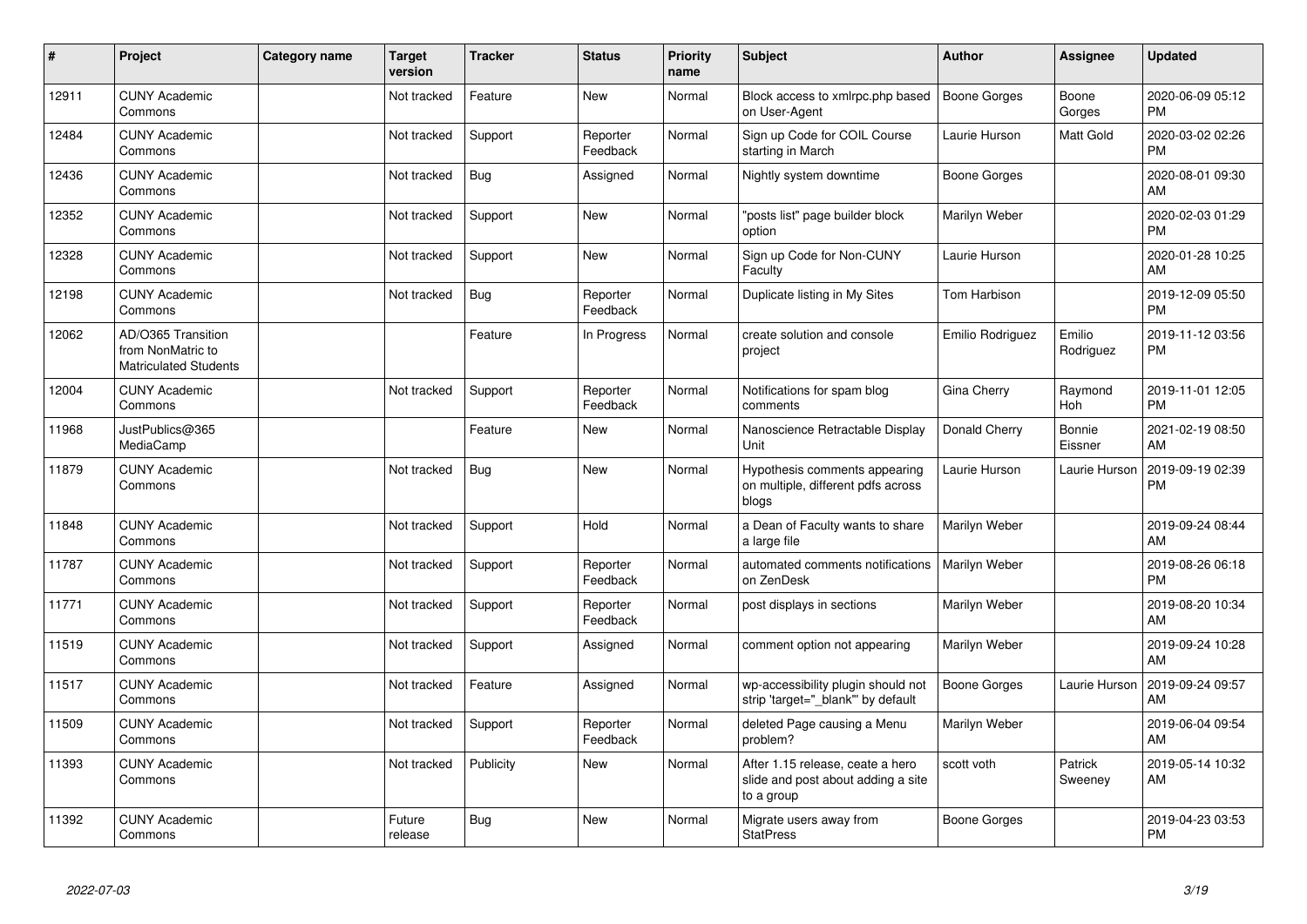| #     | Project                         | <b>Category name</b> | <b>Target</b><br>version | <b>Tracker</b> | <b>Status</b>        | <b>Priority</b><br>name | Subject                                                                                                                                      | <b>Author</b>          | <b>Assignee</b>     | <b>Updated</b>                |
|-------|---------------------------------|----------------------|--------------------------|----------------|----------------------|-------------------------|----------------------------------------------------------------------------------------------------------------------------------------------|------------------------|---------------------|-------------------------------|
| 11149 | <b>CUNY Academic</b><br>Commons |                      | Not tracked              | Support        | Reporter<br>Feedback | Normal                  | comments getting blocked                                                                                                                     | Marilyn Weber          | Raymond<br>Hoh      | 2019-03-26 11:40<br>AM        |
| 11131 | <b>CUNY Academic</b><br>Commons |                      | Future<br>release        | Feature        | Reporter<br>Feedback | Normal                  | <b>Image Annotation Plugins</b>                                                                                                              | Laurie Hurson          |                     | 2019-02-26 11:33<br>AM        |
| 10678 | <b>CUNY Academic</b><br>Commons |                      | Not tracked              | Bug            | Reporter<br>Feedback | High                    | Newsletter Plugin Not Sending<br><b>Out Newsletters</b>                                                                                      | Mark Webb              | Boone<br>Gorges     | 2019-09-16 09:38<br><b>PM</b> |
| 10657 | <b>CUNY Academic</b><br>Commons |                      | Not tracked              | Support        | Reporter<br>Feedback | Normal                  | child theme problems                                                                                                                         | Marilyn Weber          |                     | 2018-11-08 01:19<br><b>PM</b> |
| 10368 | <b>CUNY Academic</b><br>Commons |                      | Future<br>release        | Feature        | Assigned             | Normal                  | Use ORCID data to populate<br>academic profile page                                                                                          | Stephen Francoeur      | Boone<br>Gorges     | 2018-09-25 01:53<br><b>PM</b> |
| 10262 | <b>CUNY Academic</b><br>Commons |                      | Not tracked              | Bug            | Reporter<br>Feedback | Normal                  | Newsletter Plugin: Broken Image<br>at Bottom of All Newsletters                                                                              | Mark Webb              | Raymond<br>Hoh      | 2018-08-30 05:17<br><b>PM</b> |
| 9908  | <b>CUNY Academic</b><br>Commons |                      | Not tracked              | Feature        | New                  | Normal                  | Is it possible to send email<br>updates to users (or an email<br>address not on the list) for only a<br>single page AFTER being<br>prompted? | <b>Michael Shields</b> | scott voth          | 2018-06-11 01:34<br><b>PM</b> |
| 9207  | <b>CUNY Academic</b><br>Commons |                      | Future<br>release        | Support        | Reporter<br>Feedback | Normal                  | display dashboards made in<br>Tableau?                                                                                                       | Marilyn Weber          | Boone<br>Gorges     | 2018-04-10 10:42<br>AM        |
| 8992  | <b>NYCDH Community</b><br>Site  |                      |                          | <b>Bug</b>     | Assigned             | Normal                  | Multiple RBE error reports                                                                                                                   | <b>Matt Gold</b>       | Raymond<br>Hoh      | 2017-12-11 05:43<br><b>PM</b> |
| 8837  | <b>CUNY Academic</b><br>Commons |                      | Not tracked              | Feature        | Assigned             | Normal                  | Create a form to request info from<br>people requesting premium<br>themes and plugins                                                        | <b>Matt Gold</b>       | Marilyn<br>Weber    | 2017-11-14 03:35<br><b>PM</b> |
| 8607  | <b>CUNY Academic</b><br>Commons |                      | Not tracked              | Support        | <b>New</b>           | Normal                  | Paypal?                                                                                                                                      | Marilyn Weber          | Matt Gold           | 2018-05-15 01:37<br><b>PM</b> |
| 7828  | <b>CUNY Academic</b><br>Commons |                      | Not tracked              | Feature        | Assigned             | Normal                  | Theme Assessment 2017                                                                                                                        | Margaret Galvan        | Margaret<br>Galvan  | 2017-05-02 10:41<br><b>PM</b> |
| 6665  | <b>CUNY Academic</b><br>Commons |                      | Not tracked              | Publicity      | <b>New</b>           | Normal                  | Dead Link in 1.10 announcement<br>post                                                                                                       | Paige Dupont           | Stephen Real        | 2016-12-01 03:11<br><b>PM</b> |
| 6644  | <b>CUNY Academic</b><br>Commons |                      | Not tracked              | <b>Bug</b>     | Reporter<br>Feedback | High                    | White Screen at Login Pge                                                                                                                    | Luke Waltzer           | Raymond<br>Hoh      | 2016-11-21 10:34<br><b>PM</b> |
| 5298  | <b>CUNY Academic</b><br>Commons |                      | Not tracked              | Publicity      | New                  | Normal                  | Survey Pop-Up Text                                                                                                                           | Samantha Raddatz       | Samantha<br>Raddatz | 2016-03-22 12:27<br><b>PM</b> |
| 4235  | <b>CUNY Academic</b><br>Commons |                      | Not tracked              | Design/UX      | Assigned             | Normal                  | Explore user experience around<br>comments on forum topics vs docs                                                                           | Matt Gold              | Samantha<br>Raddatz | 2015-07-21 10:23<br>AM        |
| 2618  | NYCDH Community<br>Site         |                      |                          | <b>Bug</b>     | Assigned             | Low                     | Mark blogs as spam when created   Matt Gold<br>by users marked as spam                                                                       |                        | Boone<br>Gorges     | 2013-06-09 11:38<br><b>PM</b> |
| 2612  | <b>CUNY Academic</b><br>Commons |                      | Not tracked              | Publicity      | Assigned             | Normal                  | Pinterest site for the Commons                                                                                                               | local admin            | Sarah<br>Morgano    | 2016-03-04 11:19<br>AM        |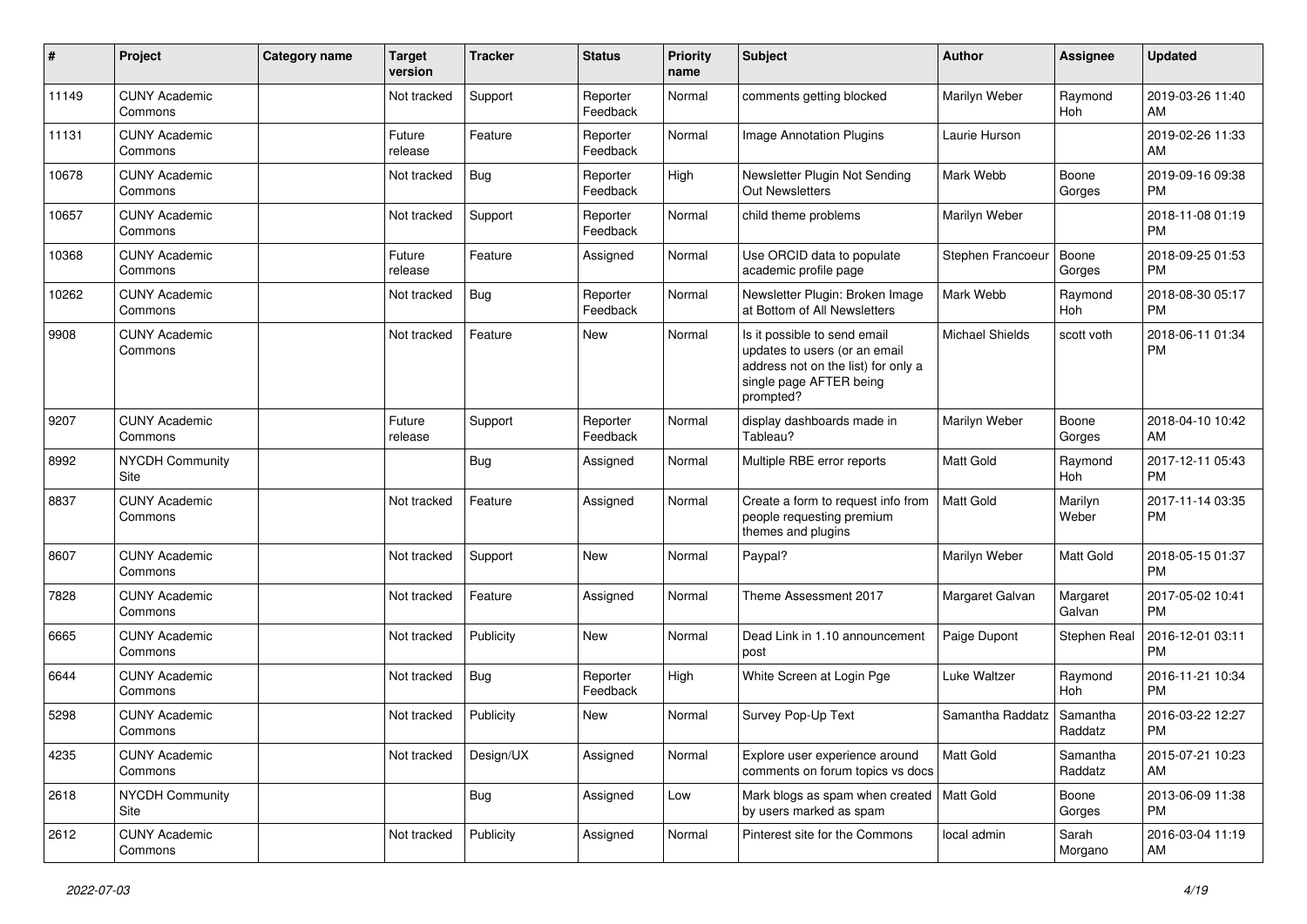| $\pmb{\sharp}$ | <b>Project</b>                  | Category name             | <b>Target</b><br>version | <b>Tracker</b> | <b>Status</b>        | <b>Priority</b><br>name | <b>Subject</b>                                                                            | <b>Author</b>       | Assignee            | <b>Updated</b>                |
|----------------|---------------------------------|---------------------------|--------------------------|----------------|----------------------|-------------------------|-------------------------------------------------------------------------------------------|---------------------|---------------------|-------------------------------|
| 2577           | <b>NYCDH Community</b><br>Site  |                           |                          | Feature        | Assigned             | Low                     | Investigate Potential to Add Links<br>to the Forum                                        | Mark Newton         | Alex Gil            | 2013-05-16 09:40<br><b>PM</b> |
| 2576           | <b>NYCDH Community</b><br>Site  |                           |                          | Bug            | Hold                 | Low                     | Test Next Button in Javascript<br><b>Tutorial Under Activities</b>                        | <b>Mark Newton</b>  | Alex Gil            | 2013-05-18 02:55<br><b>PM</b> |
| 2574           | <b>NYCDH Community</b><br>Site  |                           |                          | Feature        | Assigned             | Normal                  | Add Way to Upload Files to<br>Groups                                                      | Mark Newton         | Raymond<br>Hoh      | 2013-05-18 07:46<br><b>PM</b> |
| 2573           | <b>NYCDH Community</b><br>Site  |                           |                          | Feature        | Reporter<br>Feedback | Normal                  | Add dh nyc twitter list feed to site                                                      | <b>Mark Newton</b>  | Matt Gold           | 2013-05-16 11:42<br><b>PM</b> |
| 2571           | <b>NYCDH Community</b><br>Site  |                           |                          | Feature        | Assigned             | Normal                  | Add Google custom search box to<br>homepage                                               | <b>Mark Newton</b>  | Raymond<br>Hoh      | 2013-05-18 07:49<br><b>PM</b> |
| 10839          | <b>CUNY Academic</b><br>Commons | About page                | Not tracked              | Support        | New                  | Normal                  | <b>Mission Statement Needs</b><br>Revision                                                | scott voth          | Matt Gold           | 2018-12-26 10:58<br>AM        |
| 2666           | <b>CUNY Academic</b><br>Commons | About page                | Not tracked              | Documentation  | Assigned             | Normal                  | <b>Update About Text</b>                                                                  | Chris Stein         | Luke Waltzer        | 2016-03-04 11:19<br>AM        |
| 8901           | <b>CUNY Academic</b><br>Commons | Accessibility             | Future<br>release        | Feature        | Assigned             | Normal                  | Theme analysis for accessibility                                                          | <b>Matt Gold</b>    | Boone<br>Gorges     | 2022-04-26 11:59<br>AM        |
| 8900           | <b>CUNY Academic</b><br>Commons | Accessibility             | Future<br>release        | Feature        | Assigned             | Normal                  | Look into tools to enforce<br>accessibility in WP environment                             | <b>Matt Gold</b>    | Boone<br>Gorges     | 2022-04-26 11:59<br>AM        |
| 15210          | <b>CUNY Academic</b><br>Commons | Analytics                 | Not tracked              | Design/UX      | New                  | Normal                  | Google Analytics improvements                                                             | Colin McDonald      | Boone<br>Gorges     | 2022-05-24 10:47<br>AM        |
| 5679           | <b>CUNY Academic</b><br>Commons | Analytics                 | Not tracked              | Feature        | <b>New</b>           | Normal                  | Logged In Users for GA                                                                    | Valerie Townsend    | Valerie<br>Townsend | 2016-06-11 09:49<br>AM        |
| 5581           | <b>CUNY Academic</b><br>Commons | Analytics                 | Future<br>release        | Feature        | Assigned             | Normal                  | Explore alternatives to Google<br>Analytics                                               | <b>Matt Gold</b>    | Valerie<br>Townsend | 2020-04-17 03:12<br><b>PM</b> |
| 4972           | <b>CUNY Academic</b><br>Commons | Analytics                 | Not tracked              | Bug            | New                  | Normal                  | <b>Newsletter Analytics</b>                                                               | Stephen Real        | Matt Gold           | 2015-12-09 12:54<br><b>PM</b> |
| 4070           | <b>CUNY Academic</b><br>Commons | Analytics                 | Not tracked              | Support        | Assigned             | Normal                  | Request for JITP site analytics                                                           | <b>Matt Gold</b>    | Seth Persons        | 2016-02-23 03:09<br><b>PM</b> |
| 1460           | <b>CUNY Academic</b><br>Commons | Analytics                 | Future<br>release        | Feature        | Assigned             | Normal                  | <b>Update System Report</b>                                                               | <b>Brian Foote</b>  | Boone<br>Gorges     | 2015-11-09 06:13<br><b>PM</b> |
| 7022           | <b>CUNY Academic</b><br>Commons | Announcements             | Future<br>release        | Bug            | New                  | Normal                  | Sitewide announcements should<br>be displayed on, and dismissable<br>from, mapped domains | <b>Boone Gorges</b> | Boone<br>Gorges     | 2018-03-22 10:18<br>AM        |
| 9720           | <b>CUNY Academic</b><br>Commons | Authentication            | Future<br>release        | Feature        | <b>New</b>           | Normal                  | The Commons should be an<br>oAuth provider                                                | Boone Gorges        |                     | 2019-03-01 02:04<br><b>PM</b> |
| 4635           | <b>CUNY Academic</b><br>Commons | Authentication            | Future<br>release        | Feature        | New                  | Normal                  | Allow non-WP authentication                                                               | Boone Gorges        | Sonja Leix          | 2019-03-01 02:05<br><b>PM</b> |
| 12350          | <b>CUNY Academic</b><br>Commons | <b>Blogs (BuddyPress)</b> | Not tracked              | Support        | Reporter<br>Feedback | Normal                  | URL creation problem                                                                      | Marilyn Weber       |                     | 2020-02-03 11:27<br>AM        |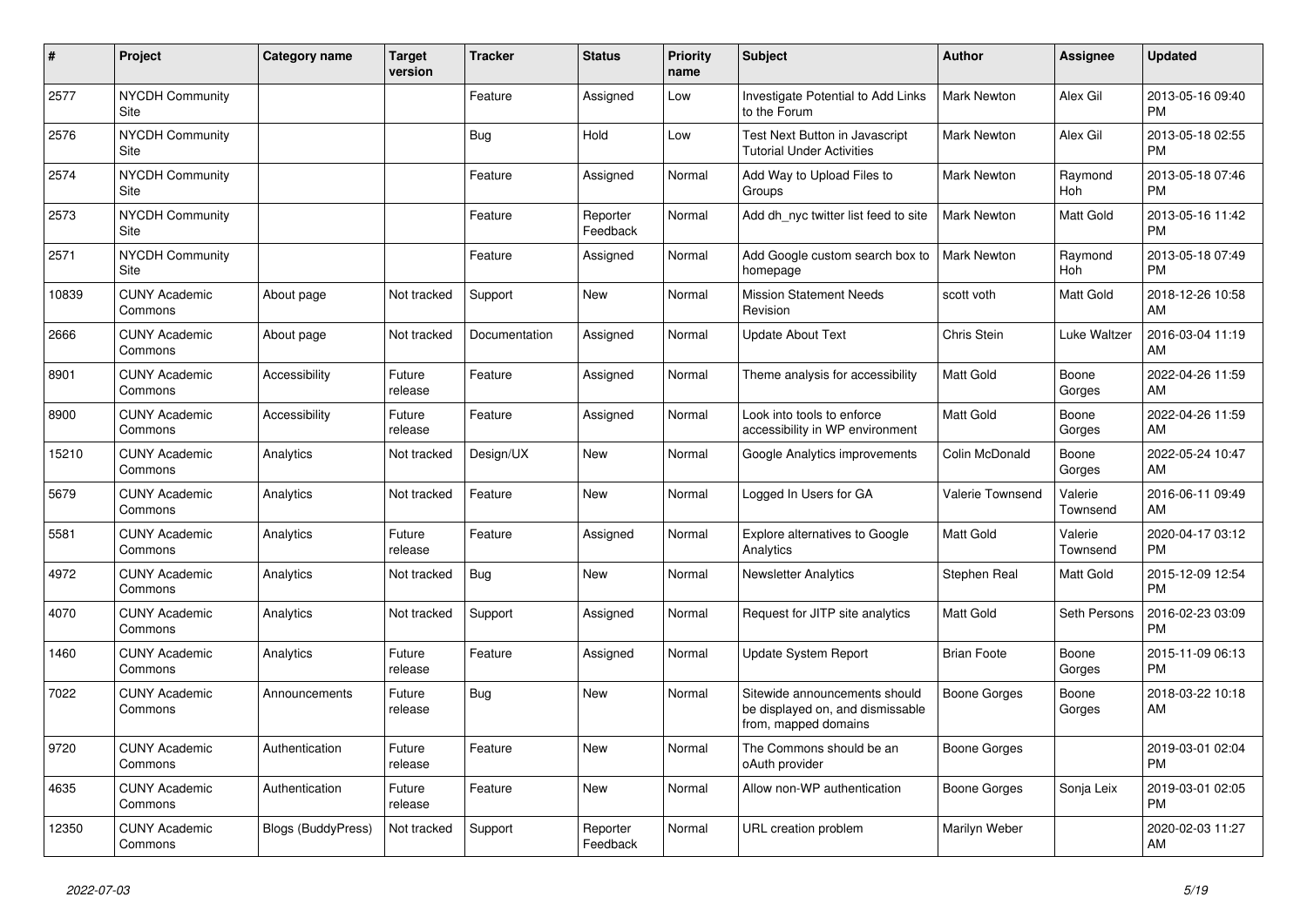| #     | Project                         | <b>Category name</b>      | <b>Target</b><br>version | <b>Tracker</b> | <b>Status</b> | Priority<br>name | <b>Subject</b>                                                       | <b>Author</b>    | <b>Assignee</b>     | <b>Updated</b>                |
|-------|---------------------------------|---------------------------|--------------------------|----------------|---------------|------------------|----------------------------------------------------------------------|------------------|---------------------|-------------------------------|
| 8836  | <b>CUNY Academic</b><br>Commons | <b>Blogs (BuddyPress)</b> | Future<br>release        | Feature        | Assigned      | Normal           | Redesign site launch process                                         | Matt Gold        | Boone<br>Gorges     | 2019-10-03 02:49<br><b>PM</b> |
| 8835  | <b>CUNY Academic</b><br>Commons | <b>Blogs (BuddyPress)</b> | Future<br>release        | Feature        | New           | Normal           | Extend cuny is shortlinks to sites                                   | Luke Waltzer     | Boone<br>Gorges     | 2022-04-26 11:59<br>AM        |
| 6078  | <b>CUNY Academic</b><br>Commons | <b>Blogs (BuddyPress)</b> | Future<br>release        | Feature        | <b>New</b>    | Normal           | Explore Adding Network Blog<br>Metadata Plugin                       | Luke Waltzer     | Luke Waltzer        | 2016-10-11 10:29<br><b>PM</b> |
| 5691  | <b>CUNY Academic</b><br>Commons | <b>Blogs (BuddyPress)</b> | Future<br>release        | Bug            | Assigned      | High             | Differing numbers on Sites display                                   | <b>Matt Gold</b> | Raymond<br>Hoh      | 2016-06-13 01:37<br><b>PM</b> |
| 11243 | <b>CUNY Academic</b><br>Commons | BuddyPress (misc)         | Future<br>release        | Bug            | <b>New</b>    | Normal           | Audit bp-custom.php                                                  | Raymond Hoh      | Raymond<br>Hoh      | 2022-04-26 11:59<br>AM        |
| 7624  | <b>CUNY Academic</b><br>Commons | BuddyPress (misc)         | Future<br>release        | Design/UX      | New           | Normal           | <b>BP Notifications</b>                                              | Luke Waltzer     | Paige Dupont        | 2017-02-08 10:43<br><b>PM</b> |
| 2325  | <b>CUNY Academic</b><br>Commons | BuddyPress (misc)         | Future<br>release        | Feature        | Assigned      | Low              | Profile should have separate fields<br>for first/last names          | local admin      | Boone<br>Gorges     | 2015-11-09 06:09<br><b>PM</b> |
| 1423  | <b>CUNY Academic</b><br>Commons | BuddyPress (misc)         | Future<br>release        | Feature        | Assigned      | Low              | Show an avatar for pingback<br>comment activity items                | Boone Gorges     | <b>Tahir Butt</b>   | 2016-10-24 12:03<br><b>PM</b> |
| 635   | <b>CUNY Academic</b><br>Commons | BuddyPress (misc)         | Future<br>release        | Feature        | Assigned      | Normal           | Big Blue Button -<br>Videoconferencing in Groups and<br><b>Blogs</b> | Matt Gold        | Boone<br>Gorges     | 2011-03-14 03:24<br><b>PM</b> |
| 599   | <b>CUNY Academic</b><br>Commons | BuddyPress (misc)         | Future<br>release        | Feature        | Assigned      | Normal           | Consider adding rating plugins for<br><b>BuddyPress/BBPress</b>      | <b>Matt Gold</b> | Boone<br>Gorges     | 2011-08-22 06:50<br><b>PM</b> |
| 554   | <b>CUNY Academic</b><br>Commons | <b>BuddyPress (misc)</b>  | Future<br>release        | Feature        | Assigned      | Normal           | Add Trackback notifications to<br>site-wide activity feed            | Matt Gold        | Boone<br>Gorges     | 2015-11-09 06:19<br><b>PM</b> |
| 500   | <b>CUNY Academic</b><br>Commons | BuddyPress (misc)         | Future<br>release        | Feature        | Assigned      | Normal           | <b>Export Group Data</b>                                             | <b>Matt Gold</b> | Boone<br>Gorges     | 2010-12-19 12:09<br><b>PM</b> |
| 435   | <b>CUNY Academic</b><br>Commons | BuddyPress (misc)         | Future<br>release        | Feature        | Assigned      | Normal           | Include Avatar Images in Forum<br><b>Post Notification Emails</b>    | <b>Matt Gold</b> | Boone<br>Gorges     | 2010-12-08 12:40<br><b>PM</b> |
| 377   | <b>CUNY Academic</b><br>Commons | BuddyPress (misc)         | Future<br>release        | Feature        | Assigned      | Normal           | Like buttons                                                         | Matt Gold        | Boone<br>Gorges     | 2010-11-16 05:13<br><b>PM</b> |
| 310   | <b>CUNY Academic</b><br>Commons | BuddyPress (misc)         | Future<br>release        | Feature        | Assigned      | Low              | <b>Friend Request Email</b>                                          | <b>Matt Gold</b> | Samantha<br>Raddatz | 2015-11-09 05:08<br><b>PM</b> |
| 58    | <b>CUNY Academic</b><br>Commons | BuddyPress (misc)         | Future<br>release        | Feature        | Assigned      | Low              | Make member search sortable by<br>last name                          | Roberta Brody    | Boone<br>Gorges     | 2010-08-26 02:38<br><b>PM</b> |
| 6389  | <b>CUNY Academic</b><br>Commons | <b>BuddyPress Docs</b>    | Future<br>release        | Feature        | <b>New</b>    | Low              | <b>Make Discussion Area Visible</b><br>When Editing a Doc            | Luke Waltzer     | Boone<br>Gorges     | 2016-10-21 04:16<br><b>PM</b> |
| 4226  | <b>CUNY Academic</b><br>Commons | <b>BuddyPress Docs</b>    | Future<br>release        | Design/UX      | <b>New</b>    | Normal           | Add option to connect a Doc with<br>a Group                          | Samantha Raddatz | Samantha<br>Raddatz | 2015-09-09 04:08<br><b>PM</b> |
| 2523  | <b>CUNY Academic</b><br>Commons | <b>BuddyPress Docs</b>    | Future<br>release        | Feature        | Assigned      | Normal           | Allow Users to Upload Images to<br><b>BP</b> Docs                    | <b>Matt Gold</b> | Boone<br>Gorges     | 2015-11-09 06:14<br><b>PM</b> |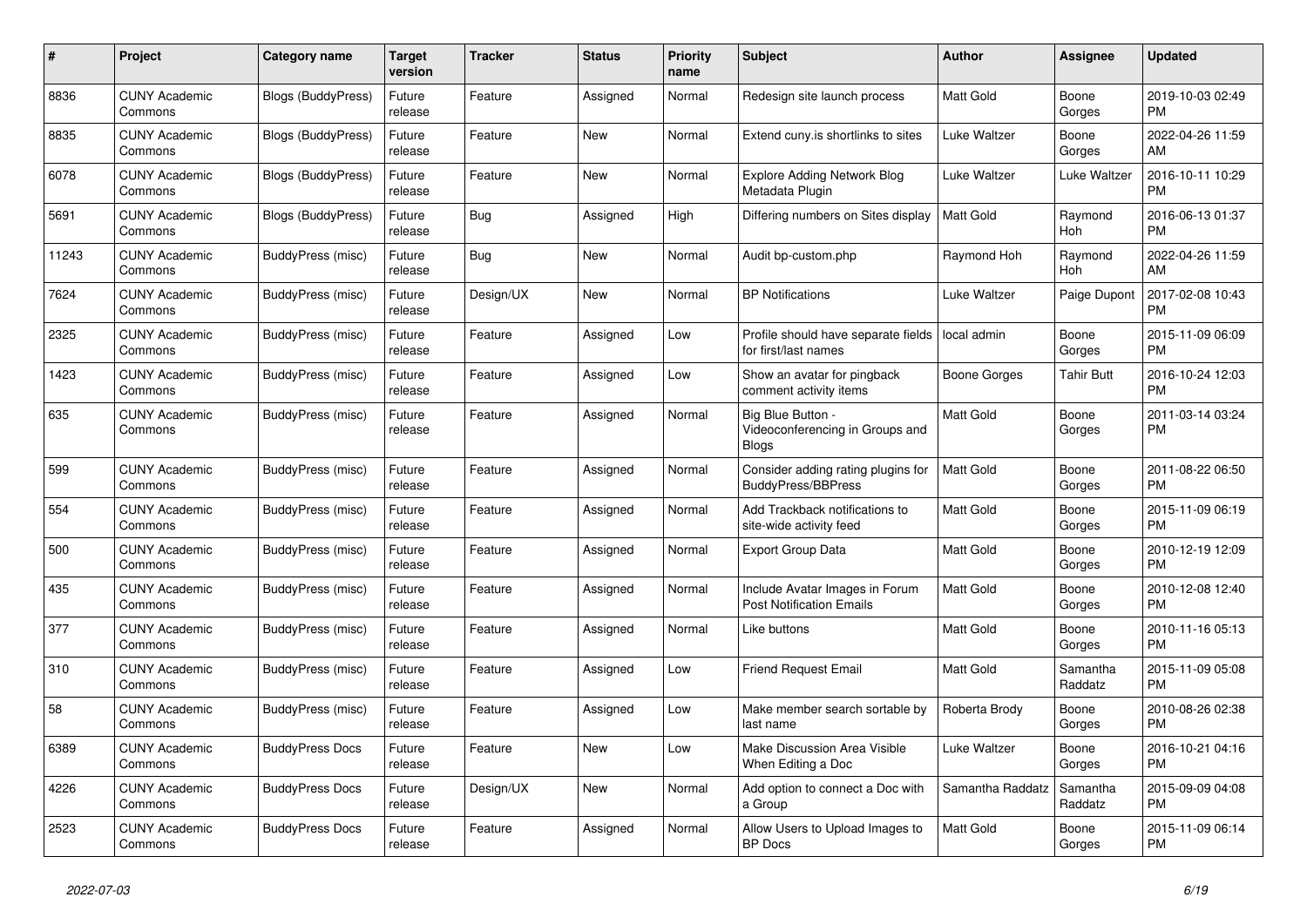| #     | Project                         | <b>Category name</b>   | Target<br>version | <b>Tracker</b> | <b>Status</b>        | <b>Priority</b><br>name | <b>Subject</b>                                                   | <b>Author</b>           | Assignee             | <b>Updated</b>                |
|-------|---------------------------------|------------------------|-------------------|----------------|----------------------|-------------------------|------------------------------------------------------------------|-------------------------|----------------------|-------------------------------|
| 1744  | <b>CUNY Academic</b><br>Commons | <b>BuddyPress Docs</b> | Future<br>release | Feature        | Assigned             | Normal                  | Spreadsheet-style Docs                                           | <b>Boone Gorges</b>     | Boone<br>Gorges      | 2015-11-09 06:13<br><b>PM</b> |
| 1422  | <b>CUNY Academic</b><br>Commons | <b>BuddyPress Docs</b> | Future<br>release | Feature        | Assigned             | Normal                  | Make "created Doc" activity icons<br>non-mini                    | <b>Boone Gorges</b>     | Boone<br>Gorges      | 2015-11-09 05:48<br><b>PM</b> |
| 1417  | <b>CUNY Academic</b><br>Commons | <b>BuddyPress Docs</b> | Future<br>release | Feature        | Assigned             | Low                     | <b>Bulk actions for BuddyPress Docs</b>                          | <b>Boone Gorges</b>     | Boone<br>Gorges      | 2016-10-17 10:41<br><b>PM</b> |
| 618   | <b>CUNY Academic</b><br>Commons | <b>BuddyPress Docs</b> | Future<br>release | Feature        | Assigned             | Normal                  | <b>BuddyPress Docs: export formats</b>                           | Boone Gorges            | Boone<br>Gorges      | 2015-11-09 05:38<br><b>PM</b> |
| 519   | <b>CUNY Academic</b><br>Commons | <b>BuddyPress Docs</b> | Future<br>release | Feature        | Assigned             | Low                     | TOC for individual docs - for new<br>BP "wiki-like" plugin       | scott voth              | Boone<br>Gorges      | 2015-11-09 05:54<br><b>PM</b> |
| 13466 | <b>CUNY Academic</b><br>Commons | Cavalcade              | Future<br>release | Feature        | <b>New</b>           | Normal                  | Automated cleanup for duplicate<br>Cavalcade tasks               | <b>Boone Gorges</b>     | Boone<br>Gorges      | 2020-10-13 05:24<br><b>PM</b> |
| 14994 | <b>CUNY Academic</b><br>Commons | cdev.gc.cuny.edu       | Not tracked       | Support        | In Progress          | Normal                  | Clear Cache on CDEV                                              | scott voth              | Raymond<br>Hoh       | 2021-12-07 03:51<br><b>PM</b> |
| 9060  | <b>CUNY Academic</b><br>Commons | Commons In A Box       | Not tracked       | Bug            | Hold                 | Normal                  | Problems with CBox image library<br>upload                       | Lisa Rhody              | Raymond<br>Hoh       | 2018-01-10 03:26<br><b>PM</b> |
| 4027  | <b>CUNY Academic</b><br>Commons | Commons In A Box       | Not tracked       | Design/UX      | Assigned             | Normal                  | Usability review of CBOX update<br>procedures                    | <b>Matt Gold</b>        | Samantha<br>Raddatz  | 2015-05-11 06:36<br><b>PM</b> |
| 12438 | <b>CUNY Academic</b><br>Commons | Courses                | Not tracked       | <b>Bug</b>     | <b>New</b>           | Normal                  | Site appearing twice                                             | Laurie Hurson           | Boone<br>Gorges      | 2020-02-18 01:34<br><b>PM</b> |
| 11789 | <b>CUNY Academic</b><br>Commons | Courses                | Future<br>release | Feature        | <b>New</b>           | Normal                  | Ability to remove item from<br>Courses list                      | Laurie Hurson           | Sonja Leix           | 2019-09-24 12:28<br><b>PM</b> |
| 11556 | <b>CUNY Academic</b><br>Commons | Courses                | Not tracked       | <b>Bug</b>     | Reporter<br>Feedback | Normal                  | Instructor name given in course<br>listing                       | Tom Harbison            |                      | 2019-06-25 04:12<br><b>PM</b> |
| 10226 | <b>CUNY Academic</b><br>Commons | Courses                | Future<br>release | Feature        | <b>New</b>           | Normal                  | Add "My Courses" to drop down<br>list                            | scott voth              | Boone<br>Gorges      | 2021-11-19 12:42<br><b>PM</b> |
| 9420  | <b>CUNY Academic</b><br>Commons | cuny.is                | Not tracked       | Feature        | <b>New</b>           | Normal                  | Request for http://cuny.is/streams                               | Raffi<br>Khatchadourian | Marilyn<br>Weber     | 2018-04-02 10:08<br>AM        |
| 10439 | <b>CUNY Academic</b><br>Commons | Design                 | 2.1.0             | Design/UX      | <b>New</b>           | Normal                  | Create Style Guide for Commons                                   | Sonja Leix              | Sara Cannon          | 2022-06-28 01:43<br><b>PM</b> |
| 8902  | <b>CUNY Academic</b><br>Commons | Design                 | Not tracked       | Feature        | Assigned             | Normal                  | Report back on research on<br><b>BuddyPress themes</b>           | Matt Gold               | <b>Michael Smith</b> | 2017-11-10 12:31<br><b>PM</b> |
| 2754  | <b>CUNY Academic</b><br>Commons | Design                 | Future<br>release | Feature        | Assigned             | Normal                  | Determine strategy for CAC logo<br>handling in top header        | Micki Kaufman           | Chris Stein          | 2015-01-05 08:53<br><b>PM</b> |
| 860   | <b>CUNY Academic</b><br>Commons | Design                 | Future<br>release | Design/UX      | Assigned             | Normal                  | <b>Standardize Button Treatment</b><br><b>Across the Commons</b> | Chris Stein             | Chris Stein          | 2014-05-01 09:45<br>AM        |
| 16199 | <b>CUNY Academic</b><br>Commons | <b>Directories</b>     | 2.0.3             | Bug            | New                  | Normal                  | Removed "Semester" Filter from<br><b>Courses Directory</b>       | Laurie Hurson           | Boone<br>Gorges      | 2022-06-29 11:32<br>AM        |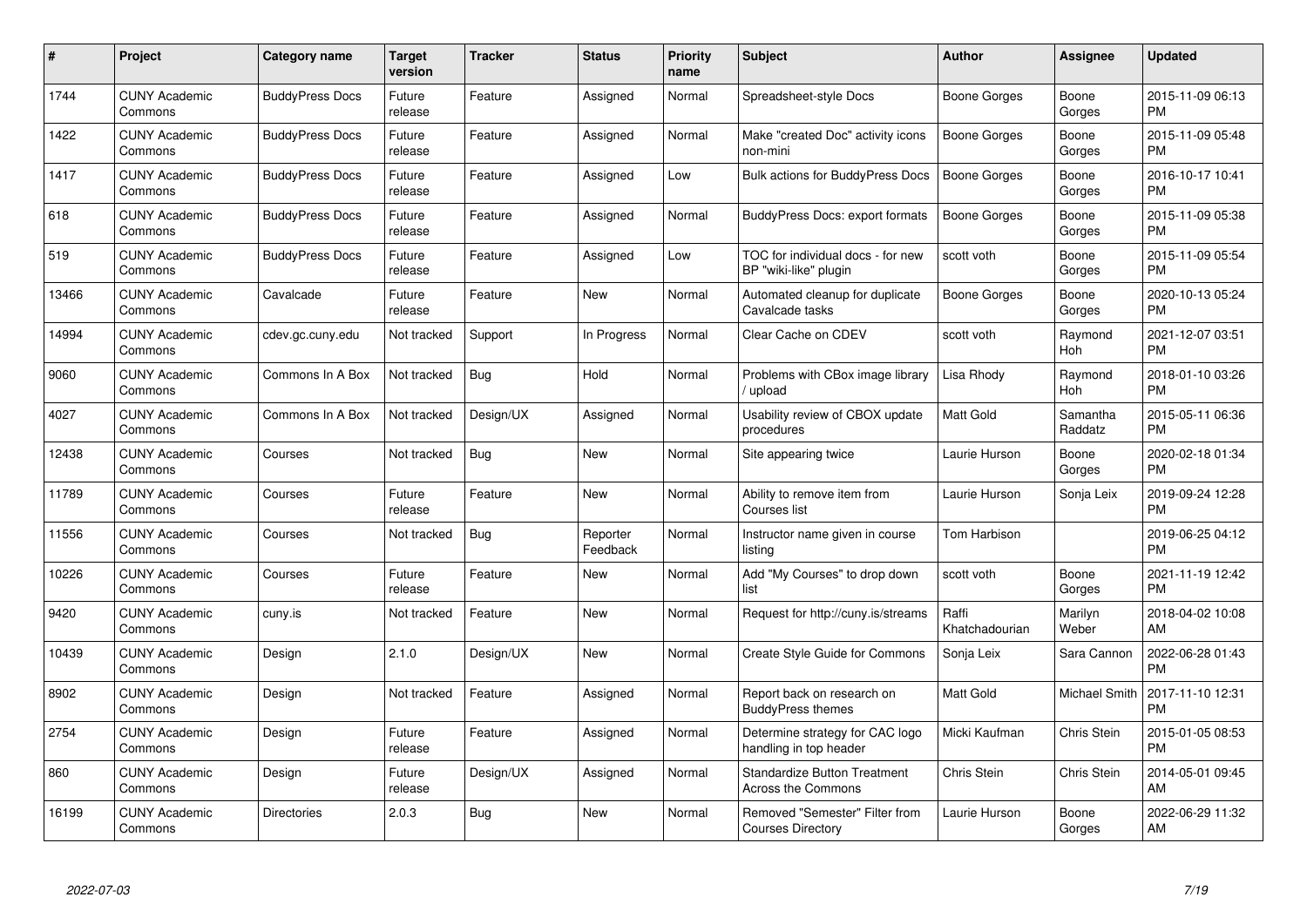| #     | Project                         | <b>Category name</b>       | <b>Target</b><br>version | <b>Tracker</b> | <b>Status</b>        | <b>Priority</b><br>name | <b>Subject</b>                                                                      | Author                  | Assignee         | <b>Updated</b>                |
|-------|---------------------------------|----------------------------|--------------------------|----------------|----------------------|-------------------------|-------------------------------------------------------------------------------------|-------------------------|------------------|-------------------------------|
| 4225  | <b>CUNY Academic</b><br>Commons | DiRT Integration           | Future<br>release        | Design/UX      | New                  | Normal                  | Add information to DIRT page (in<br>Create a Group)                                 | Samantha Raddatz        | <b>Matt Gold</b> | 2015-06-26 03:14<br><b>PM</b> |
| 3524  | <b>CUNY Academic</b><br>Commons | Documentation              | Not tracked              | Documentation  | Assigned             | Normal                  | Post describing all you can do<br>when starting up a new blog/group                 | <b>Matt Gold</b>        | scott voth       | 2014-10-04 12:56<br><b>PM</b> |
| 14496 | <b>CUNY Academic</b><br>Commons | Domain Mapping             | Future<br>release        | Bug            | New                  | Normal                  | Mapped domain SSO uses<br>third-party cookies                                       | Raymond Hoh             | Raymond<br>Hoh   | 2021-05-24 04:03<br>PM        |
| 11493 | <b>CUNY Academic</b><br>Commons | Domain Mapping             | Not tracked              | Support        | Reporter<br>Feedback | Normal                  | Domain Mapping Request - Talia<br>Schaffer                                          | scott voth              | Matt Gold        | 2019-08-06 08:39<br>AM        |
| 10982 | <b>CUNY Academic</b><br>Commons | Domain Mapping             | Not tracked              | Support        | Reporter<br>Feedback | Normal                  | <b>CNAME</b> question                                                               | scott voth              |                  | 2019-01-22 04:29<br><b>PM</b> |
| 1167  | <b>CUNY Academic</b><br>Commons | <b>Email Invitations</b>   | Future<br>release        | Feature        | New                  | Low                     | Allow email invitations to be resent                                                | Boone Gorges            | Boone<br>Gorges  | 2015-11-12 12:53<br>AM        |
| 1166  | <b>CUNY Academic</b><br>Commons | <b>Email Invitations</b>   | Future<br>release        | Feature        | New                  | Low                     | Better organizational tools for Sent<br>Invites                                     | Boone Gorges            | Boone<br>Gorges  | 2015-11-09 06:02<br><b>PM</b> |
| 1165  | <b>CUNY Academic</b><br>Commons | <b>Email Invitations</b>   | Future<br>release        | Feature        | Assigned             | Low                     | Allow saved lists of invitees under<br>Send Invites                                 | <b>Boone Gorges</b>     | Boone<br>Gorges  | 2015-11-09 06:03<br>PM        |
| 15604 | <b>CUNY Academic</b><br>Commons | <b>Email Notifications</b> | Future<br>release        | Feature        | Assigned             | Normal                  | Restructure Commons Group<br>Digest Email Messages                                  | <b>Matt Gold</b>        | Boone<br>Gorges  | 2022-05-26 10:45<br>AM        |
| 12042 | <b>CUNY Academic</b><br>Commons | <b>Email Notifications</b> | Future<br>release        | Feature        | New                  | Normal                  | Improved error logging for BPGES<br>send queue                                      | Boone Gorges            | Boone<br>Gorges  | 2021-11-19 12:25<br>PM        |
| 11971 | <b>CUNY Academic</b><br>Commons | <b>Email Notifications</b> | Future<br>release        | Bug            | Reporter<br>Feedback | Low                     | Pictures obscured in emailed post<br>notifications                                  | Marilyn Weber           | Raymond<br>Hoh   | 2019-11-21 01:14<br><b>PM</b> |
| 9979  | <b>CUNY Academic</b><br>Commons | <b>Email Notifications</b> | Not tracked              | Bug            | Reporter<br>Feedback | Normal                  | Reports of slow email activation<br>emails                                          | <b>Matt Gold</b>        | Boone<br>Gorges  | 2018-08-29 09:40<br><b>PM</b> |
| 5992  | <b>CUNY Academic</b><br>Commons | <b>Email Notifications</b> | Future<br>release        | Feature        | New                  | Normal                  | Changing the From line of<br>autogenerated blog emails                              | Marilyn Weber           |                  | 2018-09-27 05:19<br><b>PM</b> |
| 333   | <b>CUNY Academic</b><br>Commons | <b>Email Notifications</b> | Future<br>release        | Feature        | Assigned             | Low                     | Delay Forum Notification Email<br>Delivery Until After Editing Period<br>Ends       | <b>Matt Gold</b>        | Raymond<br>Hoh   | 2015-11-09 06:01<br>PM        |
| 11531 | <b>CUNY Academic</b><br>Commons | Events                     | Future<br>release        | Feature        | New                  | Normal                  | Main Events calendar should<br>include non-public events that<br>user has access to | scott voth              | Boone<br>Gorges  | 2019-06-11 10:00<br>AM        |
| 11077 | <b>CUNY Academic</b><br>Commons | Events                     | Not tracked              | Feature        | Reporter<br>Feedback | Normal                  | Show event category description<br>in event list view                               | Raffi<br>Khatchadourian |                  | 2019-02-12 10:38<br>PM        |
| 6749  | <b>CUNY Academic</b><br>Commons | Events                     | Future<br>release        | <b>Bug</b>     | New                  | Low                     | BPEO iCal request can trigger<br>very large number of DB queries                    | Boone Gorges            | Raymond<br>Hoh   | 2016-11-15 10:09<br>PM        |
| 5696  | <b>CUNY Academic</b><br>Commons | Events                     | Future<br>release        | Feature        | Assigned             | Normal                  | Events Calendar - display options<br>/ calendar aggregation                         | Matt Gold               | Boone<br>Gorges  | 2016-10-13 11:44<br>AM        |
| 5016  | <b>CUNY Academic</b><br>Commons | Events                     | Future<br>release        | Feature        | Assigned             | Low                     | Allow comments to be posted on<br>events                                            | Matt Gold               | Raymond<br>Hoh   | 2019-03-01 02:23<br>PM        |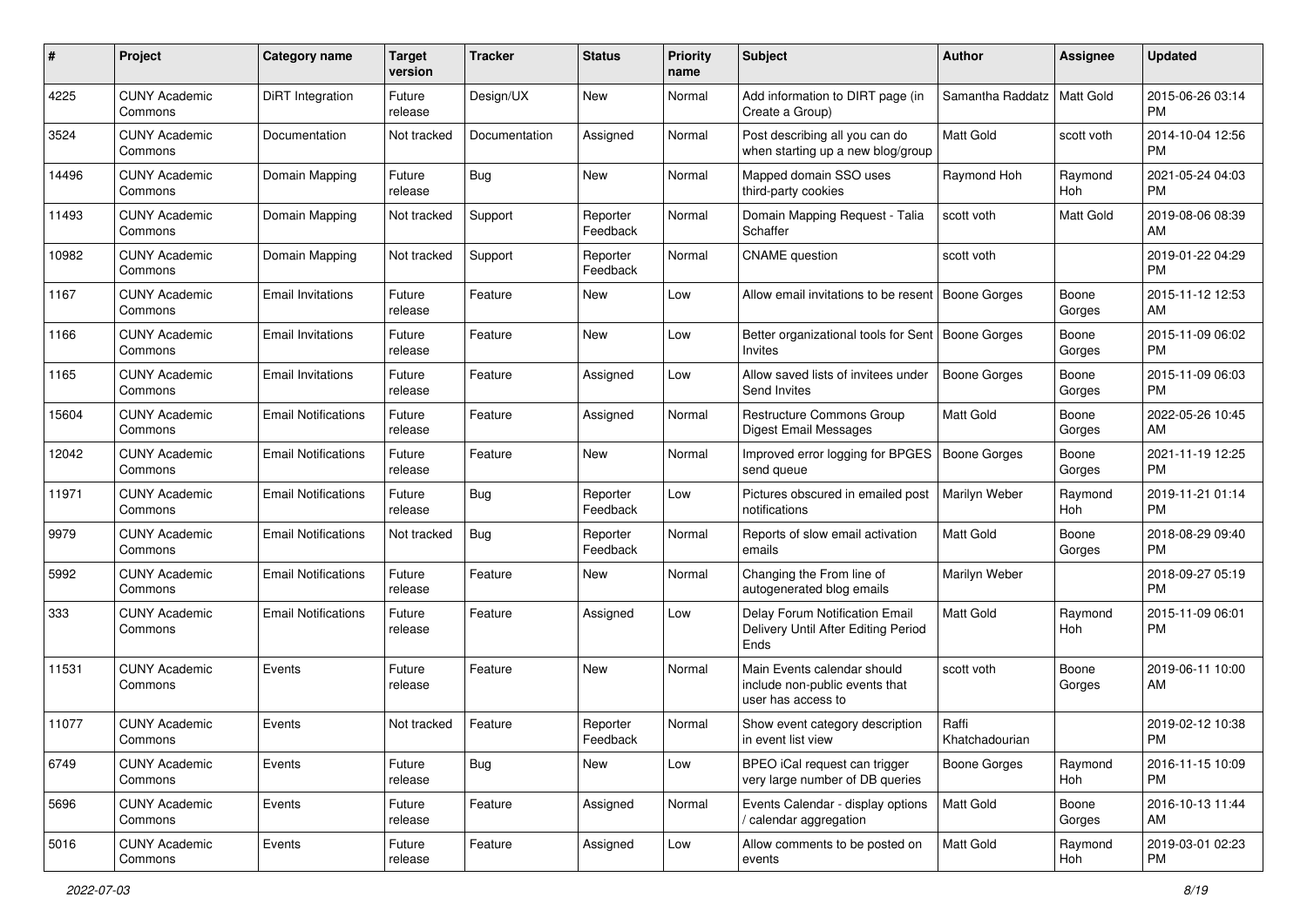| #     | Project                         | <b>Category name</b> | <b>Target</b><br>version | <b>Tracker</b> | <b>Status</b>        | <b>Priority</b><br>name | <b>Subject</b>                                                                    | <b>Author</b>    | Assignee            | <b>Updated</b>                |
|-------|---------------------------------|----------------------|--------------------------|----------------|----------------------|-------------------------|-----------------------------------------------------------------------------------|------------------|---------------------|-------------------------------|
| 4903  | <b>CUNY Academic</b><br>Commons | Events               | Future<br>release        | Design/UX      | Assigned             | Normal                  | Improving visual appearance of<br>event calendars                                 | Matt Gold        | Boone<br>Gorges     | 2016-10-13 11:51<br>AM        |
| 4592  | <b>CUNY Academic</b><br>Commons | Events               | Future<br>release        | Design/UX      | <b>New</b>           | Normal                  | Event Creation - Venue Dropdown<br>Slow                                           | Samantha Raddatz | Boone<br>Gorges     | 2015-09-14 04:56<br><b>PM</b> |
| 4481  | <b>CUNY Academic</b><br>Commons | Events               | Future<br>release        | Feature        | <b>New</b>           | Normal                  | Group admins/mods should have<br>the ability to unlink an event from<br>the group | Boone Gorges     | Boone<br>Gorges     | 2017-04-24 03:53<br><b>PM</b> |
| 4438  | <b>CUNY Academic</b><br>Commons | Events               | Future<br>release        | Bug            | Assigned             | Normal                  | Events Calendar - Export<br><b>Recurring Events</b>                               | scott voth       | Daniel Jones        | 2016-05-23 04:25<br><b>PM</b> |
| 4238  | <b>CUNY Academic</b><br>Commons | Events               | Future<br>release        | Feature        | Assigned             | Normal                  | Copy Events to Other Groups?                                                      | Matt Gold        | Boone<br>Gorges     | 2015-07-02 10:08<br>AM        |
| 4053  | <b>CUNY Academic</b><br>Commons | Events               | Future<br>release        | Feature        | Assigned             | Normal                  | Create new tab for past events                                                    | <b>Matt Gold</b> | Boone<br>Gorges     | 2015-05-12 02:10<br><b>PM</b> |
| 3475  | <b>CUNY Academic</b><br>Commons | Events               | Future<br>release        | Feature        | Assigned             | Normal                  | Request to add plugin to<br>streamline room<br>booking/appointment booking        | Naomi Barrettara | Boone<br>Gorges     | 2014-12-01 05:14<br><b>PM</b> |
| 8756  | <b>CUNY Academic</b><br>Commons | <b>Group Blogs</b>   | Future<br>release        | Feature        | Hold                 | Normal                  | Connect multiple blogs to one<br>group?                                           | <b>Matt Gold</b> | Boone<br>Gorges     | 2017-09-30 10:42<br>AM        |
| 5317  | <b>CUNY Academic</b><br>Commons | Group Blogs          | Not tracked              | Bug            | Reporter<br>Feedback | Normal                  | Notifications of New Post Didn't<br>Come                                          | Luke Waltzer     | Samantha<br>Raddatz | 2016-03-21 10:41<br><b>PM</b> |
| 3580  | <b>CUNY Academic</b><br>Commons | Group Blogs          | Future<br>release        | Feature        | New                  | Normal                  | Multiple blogs per group                                                          | Boone Gorges     | Boone<br>Gorges     | 2018-02-20 02:02<br><b>PM</b> |
| 653   | <b>CUNY Academic</b><br>Commons | Group Blogs          | Future<br>release        | Feature        | Assigned             | Normal                  | Redesign Integration of Groups<br>and Blogs                                       | <b>Matt Gold</b> | Samantha<br>Raddatz | 2015-11-09 05:40<br><b>PM</b> |
| 12091 | <b>CUNY Academic</b><br>Commons | <b>Group Files</b>   | Future<br>release        | Feature        | <b>New</b>           | Normal                  | Improved pre-upload file validation<br>for bp-group-documents                     | Boone Gorges     | Boone<br>Gorges     | 2019-11-14 01:21<br><b>PM</b> |
| 11834 | <b>CUNY Academic</b><br>Commons | <b>Group Files</b>   | Future<br>release        | Feature        | <b>New</b>           | Normal                  | Improved tools for managing<br>group file folders                                 | Boone Gorges     | Sonja Leix          | 2019-09-06 03:55<br><b>PM</b> |
| 3354  | <b>CUNY Academic</b><br>Commons | <b>Group Files</b>   | Future<br>release        | Feature        | Assigned             | Low                     | Allow Group Download of Multiple<br><b>Selected Files</b>                         | <b>Matt Gold</b> | Chris Stein         | 2014-08-01 08:50<br>AM        |
| 3080  | <b>CUNY Academic</b><br>Commons | <b>Group Files</b>   | Future<br>release        | Feature        | Assigned             | Low                     | Create a system to keep track of<br>file changes                                  | <b>Matt Gold</b> | Boone<br>Gorges     | 2014-02-26 10:04<br><b>PM</b> |
| 1192  | <b>CUNY Academic</b><br>Commons | Group Files          | Future<br>release        | Feature        | Assigned             | Low                     | When posting group files, allow<br>users to add a category without<br>saving      | <b>Matt Gold</b> | Raymond<br>Hoh      | 2015-11-09 05:53<br><b>PM</b> |
| 13457 | <b>CUNY Academic</b><br>Commons | Group Forums         | 2.0.3                    | <b>Bug</b>     | <b>New</b>           | High                    | Forum post not sending<br>notifications                                           | Filipa Calado    | Raymond<br>Hoh      | 2022-06-29 11:32<br>AM        |
| 13358 | <b>CUNY Academic</b><br>Commons | Group Forums         | Future<br>release        | Feature        | <b>New</b>           | Normal                  | Improved UI for group forum<br>threading settings                                 | Boone Gorges     | Raymond<br>Hoh      | 2021-11-19 12:27<br><b>PM</b> |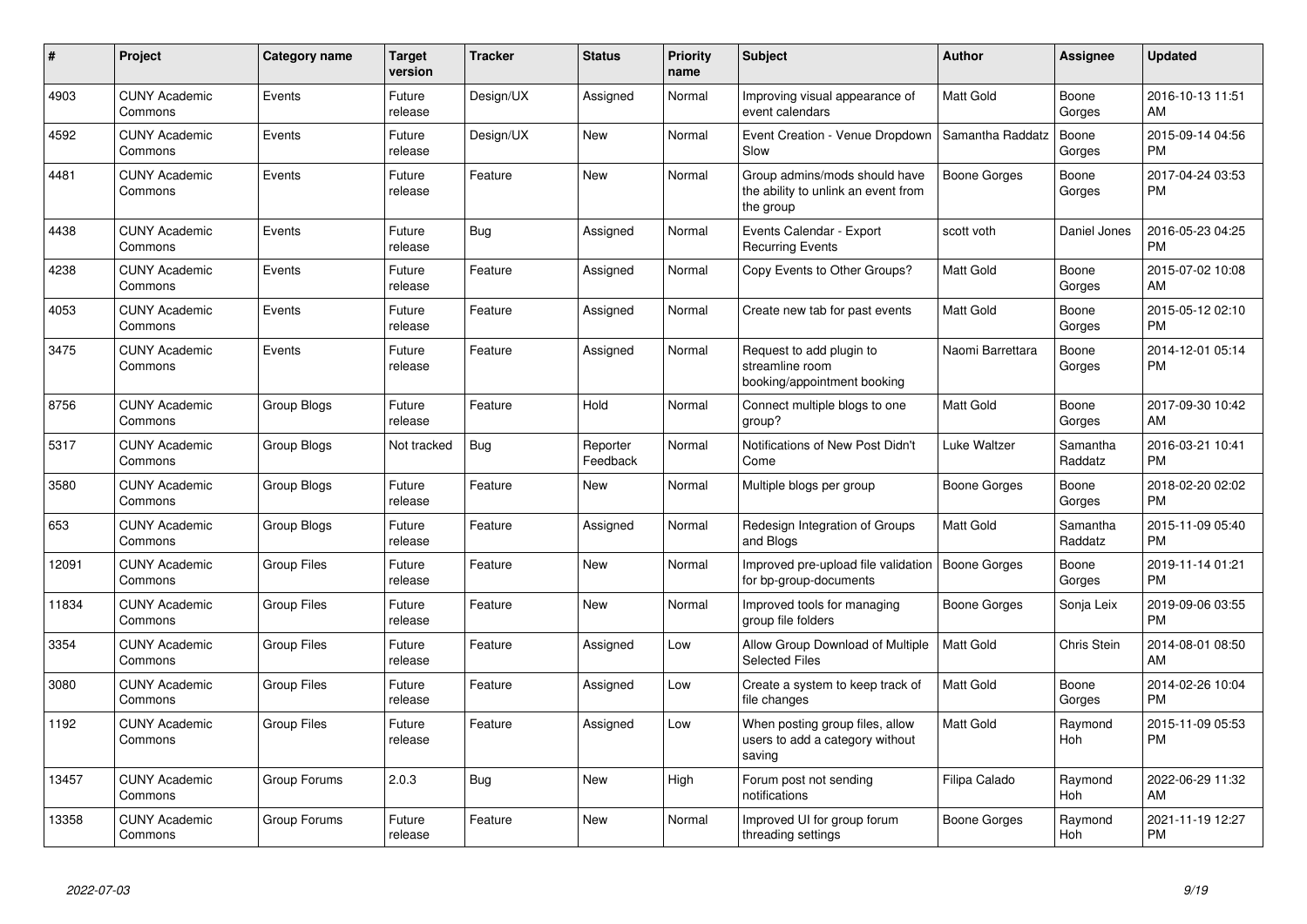| #     | Project                         | Category name     | Target<br>version | Tracker    | <b>Status</b>        | <b>Priority</b><br>name | <b>Subject</b>                                                                             | <b>Author</b>    | Assignee            | <b>Updated</b>                |
|-------|---------------------------------|-------------------|-------------------|------------|----------------------|-------------------------|--------------------------------------------------------------------------------------------|------------------|---------------------|-------------------------------|
| 13328 | <b>CUNY Academic</b><br>Commons | Group Forums      | Not tracked       | Bug        | Reporter<br>Feedback | Normal                  | cross-posting in two related<br>groups                                                     | Marilyn Weber    | Raymond<br>Hoh      | 2020-09-15 10:39<br><b>PM</b> |
| 13199 | <b>CUNY Academic</b><br>Commons | Group Forums      | Future<br>release | Feature    | <b>New</b>           | Normal                  | <b>Favoring Groups over bbPress</b><br>plugin                                              | Colin McDonald   | Colin<br>McDonald   | 2021-11-19 12:28<br><b>PM</b> |
| 10659 | <b>CUNY Academic</b><br>Commons | Group Forums      | Future<br>release | Feature    | Assigned             | Normal                  | Post to multiple groups via email                                                          | Matt Gold        | Raymond<br>Hoh      | 2018-11-15 12:54<br>AM        |
| 9835  | <b>CUNY Academic</b><br>Commons | Group Forums      | Future<br>release | <b>Bug</b> | Assigned             | Normal                  | add a "like" function?                                                                     | Marilyn Weber    | <b>Erik Trainer</b> | 2018-06-05 01:49<br><b>PM</b> |
| 7928  | <b>CUNY Academic</b><br>Commons | Group Forums      | Not tracked       | <b>Bug</b> | New                  | Normal                  | Duplicate Forum post                                                                       | Luke Waltzer     | Raymond<br>Hoh      | 2017-04-11 09:27<br><b>PM</b> |
| 6392  | <b>CUNY Academic</b><br>Commons | Group Forums      | Future<br>release | Design/UX  | Assigned             | Low                     | <b>Composition/Preview Panes in</b><br>Forum Posts                                         | Luke Waltzer     | Paige Dupont        | 2016-10-21 04:26<br><b>PM</b> |
| 5268  | <b>CUNY Academic</b><br>Commons | Group Forums      | Future<br>release | Bug        | Assigned             | Normal                  | Long-time to post to multiple<br>groups                                                    | Luke Waltzer     | Daniel Jones        | 2016-09-07 06:31<br><b>PM</b> |
| 4221  | <b>CUNY Academic</b><br>Commons | Group Forums      | Future<br>release | Design/UX  | Assigned             | Normal                  | Add 'Number of Posts' display<br>option to Forum page                                      | Samantha Raddatz | Samantha<br>Raddatz | 2015-06-26 02:21<br><b>PM</b> |
| 3193  | <b>CUNY Academic</b><br>Commons | Group Forums      | Future<br>release | Feature    | Assigned             | Normal                  | bbPress 2.x dynamic roles and<br><b>RBE</b>                                                | Boone Gorges     | Boone<br>Gorges     | 2014-09-30 01:30<br><b>PM</b> |
| 3192  | <b>CUNY Academic</b><br>Commons | Group Forums      | Future<br>release | Feature    | Assigned             | Normal                  | Customizable forum views for<br>bbPress 2.x group forums                                   | Boone Gorges     | Raymond<br>Hoh      | 2015-11-09 12:47<br><b>PM</b> |
| 3059  | <b>CUNY Academic</b><br>Commons | Group Forums      | Future<br>release | Design/UX  | <b>New</b>           | Normal                  | Forum Post Permissable Content<br><b>Explanatory Text</b>                                  | Chris Stein      | Chris Stein         | 2015-04-02 11:27<br>AM        |
| 585   | <b>CUNY Academic</b><br>Commons | Group Forums      | Future<br>release | Feature    | Assigned             | Normal                  | Merge Forum Topics                                                                         | Sarah Morgano    | Boone<br>Gorges     | 2011-07-06 04:11<br><b>PM</b> |
| 3419  | <b>CUNY Academic</b><br>Commons | Group Invitations | 1.6.14            | <b>Bug</b> | Testing<br>Required  | Normal                  | Neatening the display of<br>messages on group requests                                     | Matt Gold        | Boone<br>Gorges     | 2014-09-01 09:29<br><b>PM</b> |
| 3308  | <b>CUNY Academic</b><br>Commons | Group Invitations | Future<br>release | Feature    | Assigned             | Normal                  | Allow members to rescind group<br>invitations                                              | Matt Gold        | Boone<br>Gorges     | 2015-04-01 08:53<br><b>PM</b> |
| 2610  | <b>CUNY Academic</b><br>Commons | Group Invitations | Future<br>release | Feature    | Assigned             | Low                     | Request: Custom invitation<br>message to group invites                                     | local admin      | Boone<br>Gorges     | 2015-11-09 06:13<br><b>PM</b> |
| 1456  | <b>CUNY Academic</b><br>Commons | Group Invitations | Future<br>release | Feature    | Reporter<br>Feedback | Low                     | Invite to Group Button from Profile<br>Field                                               | <b>Matt Gold</b> | Samantha<br>Raddatz | 2015-11-09 05:59<br><b>PM</b> |
| 14309 | <b>CUNY Academic</b><br>Commons | Group Library     | Future<br>release | Feature    | New                  | Normal                  | Better handling of<br>bp_group_document file download<br>attempts when file is not present | Boone Gorges     | Boone<br>Gorges     | 2021-11-19 12:28<br><b>PM</b> |
| 13650 | <b>CUNY Academic</b><br>Commons | Group Library     | Future<br>release | Feature    | New                  | Normal                  | Forum Attachments in Group<br>Library                                                      | Laurie Hurson    |                     | 2021-11-19 12:30<br><b>PM</b> |
| 13370 | <b>CUNY Academic</b><br>Commons | Group Library     | Future<br>release | Feature    | <b>New</b>           | Normal                  | Library bulk deletion and folder<br>editing                                                | Colin McDonald   | Boone<br>Gorges     | 2020-10-13 10:41<br>AM        |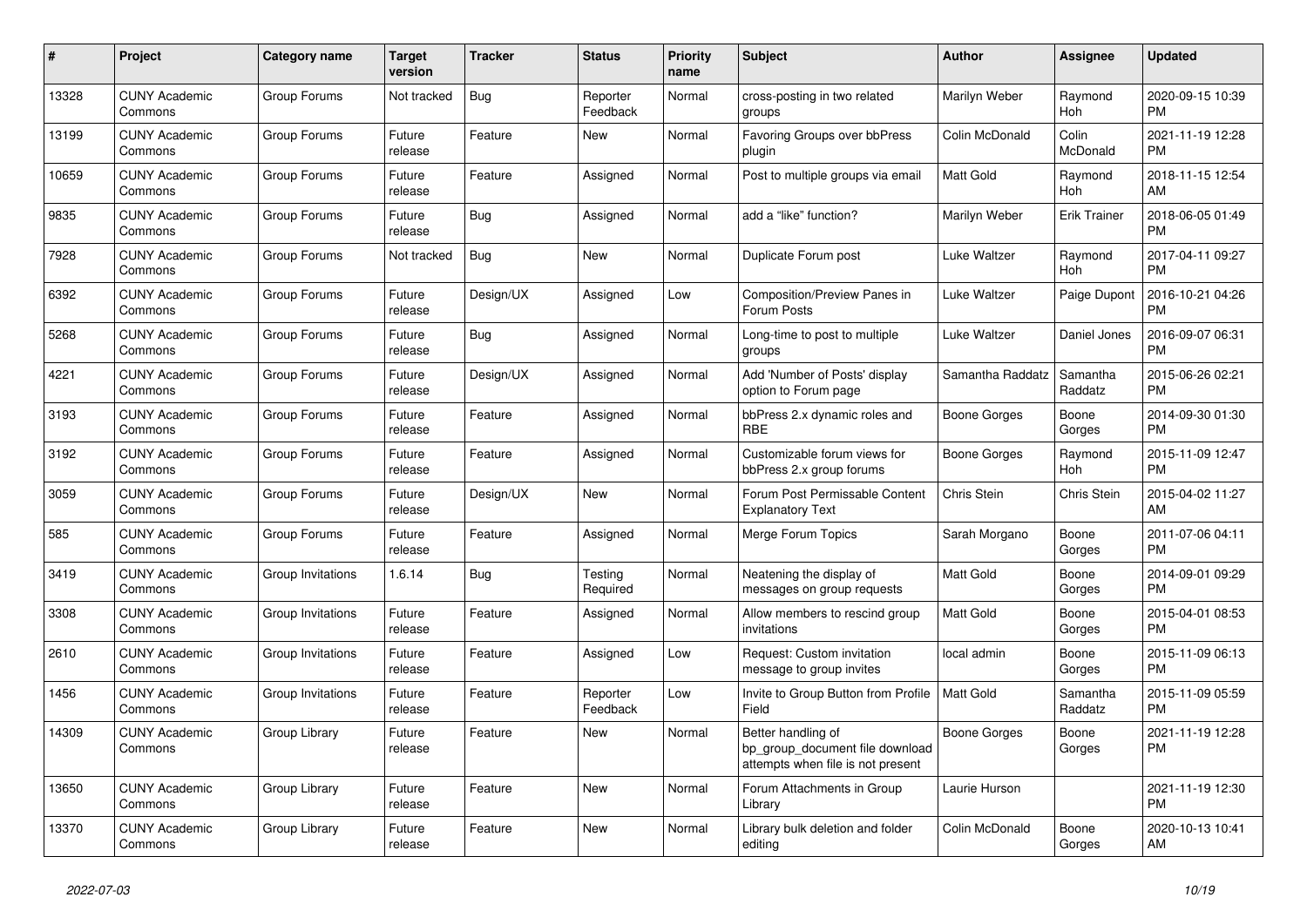| #     | Project                         | <b>Category name</b>           | <b>Target</b><br>version | <b>Tracker</b> | <b>Status</b>        | <b>Priority</b><br>name | <b>Subject</b>                                                              | <b>Author</b>          | Assignee            | <b>Updated</b>                |
|-------|---------------------------------|--------------------------------|--------------------------|----------------|----------------------|-------------------------|-----------------------------------------------------------------------------|------------------------|---------------------|-------------------------------|
| 12446 | <b>CUNY Academic</b><br>Commons | Groups (misc)                  | Future<br>release        | Feature        | Reporter<br>Feedback | Normal                  | Toggle default site to group forum<br>posting                               | Laurie Hurson          | Laurie Hurson       | 2020-03-10 11:57<br>AM        |
| 9015  | <b>CUNY Academic</b><br>Commons | Groups (misc)                  | Not tracked              | Outreach       | Assigned             | Normal                  | Email group admins the email<br>addresses of their groups                   | Matt Gold              | Matt Gold           | 2018-01-02 09:54<br>AM        |
| 7115  | <b>CUNY Academic</b><br>Commons | Groups (misc)                  | Future<br>release        | Feature        | Reporter<br>Feedback | Normal                  | make licensing info clear during<br>group creation                          | <b>Matt Gold</b>       | Raymond<br>Hoh      | 2020-12-08 11:32<br>AM        |
| 3458  | <b>CUNY Academic</b><br>Commons | Groups (misc)                  | Future<br>release        | Feature        | Assigned             | Normal                  | Filter Members of Group by<br>Campus                                        | Michael Smith          | Samantha<br>Raddatz | 2014-09-26 08:32<br><b>PM</b> |
| 1544  | <b>CUNY Academic</b><br>Commons | Groups (misc)                  | Future<br>release        | Feature        | Reporter<br>Feedback | Normal                  | Group Filtering and Sorting                                                 | Matt Gold              | <b>Chris Stein</b>  | 2019-03-01 02:25<br><b>PM</b> |
| 481   | <b>CUNY Academic</b><br>Commons | Groups (misc)                  | Future<br>release        | Feature        | Assigned             | Normal                  | ability to archive inactive groups<br>and blogs                             | Michael Mandiberg      | Samantha<br>Raddatz | 2015-11-09 05:56<br><b>PM</b> |
| 12392 | <b>CUNY Academic</b><br>Commons | Help/Codex                     | Not tracked              | Documentation  | <b>New</b>           | Normal                  | <b>Updates to Common Commons</b><br>Questions on Help Page                  | scott voth             | Margaret<br>Galvan  | 2020-02-11 10:53<br>AM        |
| 11883 | <b>CUNY Academic</b><br>Commons | Help/Codex                     | Not tracked              | Support        | <b>New</b>           | Normal                  | Need Embedding Help Page<br>Update (Tableau)                                | <b>Anthony Wheeler</b> | scott voth          | 2019-09-24 08:49<br>AM        |
| 6995  | <b>CUNY Academic</b><br>Commons | Home Page                      | Not tracked              | Bug            | Assigned             | Normal                  | member filter on homepage not<br>working                                    | <b>Matt Gold</b>       | Raymond<br>Hoh      | 2016-12-11 09:46<br><b>PM</b> |
| 4980  | <b>CUNY Academic</b><br>Commons | Home Page                      | Future<br>release        | Feature        | Assigned             | Normal                  | CAC Featured Content -- Adding<br>Randomization                             | <b>Matt Gold</b>       | Boone<br>Gorges     | 2016-12-12 03:01<br><b>PM</b> |
| 1983  | <b>CUNY Academic</b><br>Commons | Home Page                      | Future<br>release        | Feature        | Assigned             | Low                     | Media Library integration with<br><b>Featured Content plugin</b>            | Boone Gorges           | Dominic<br>Giglio   | 2014-03-17 10:34<br>AM        |
| 1888  | <b>CUNY Academic</b><br>Commons | Home Page                      | Future<br>release        | Feature        | Assigned             | Normal                  | Refactor BP MPO Activity Filter to<br>support proper pagination             | Sarah Morgano          | Boone<br>Gorges     | 2014-05-01 07:11<br><b>PM</b> |
| 10580 | <b>CUNY Academic</b><br>Commons | Information<br>Architecture    | Future<br>release        | Design/UX      | New                  | Normal                  | Primary nav item review                                                     | Boone Gorges           | Sara Cannon         | 2022-06-28 01:29<br><b>PM</b> |
| 15194 | <b>CUNY Academic</b><br>Commons | Internal Tools and<br>Workflow | 2.1.0                    | Feature        | <b>New</b>           | Normal                  | PHPCS sniff for un-restored<br>switch to blog() calls                       | Boone Gorges           | Jeremy Felt         | 2022-05-26 10:45<br>AM        |
| 13891 | <b>CUNY Academic</b><br>Commons | Internal Tools and<br>Workflow | 2.1.0                    | Feature        | <b>New</b>           | Normal                  | Migrate automated linting to<br>GitHub Actions                              | Boone Gorges           | Jeremy Felt         | 2022-06-29 11:13<br>AM        |
| 3230  | <b>CUNY Academic</b><br>Commons | Internal Tools and<br>Workflow | Not tracked              | Feature        | Assigned             | High                    | Scripts for quicker<br>provisioning/updating of<br>development environments | <b>Boone Gorges</b>    | Boone<br>Gorges     | 2016-01-26 04:54<br><b>PM</b> |
| 12382 | <b>CUNY Academic</b><br>Commons | Membership                     | Not tracked              | Support        | <b>New</b>           | Normal                  | Email request change                                                        | Marilyn Weber          | Marilyn<br>Weber    | 2020-02-06 12:56<br><b>PM</b> |
| 5234  | <b>CUNY Academic</b><br>Commons | Membership                     | Future<br>release        | Feature        | Assigned             | Normal                  | Write Unconfirmed patch for WP                                              | Boone Gorges           | Boone<br>Gorges     | 2016-10-24 11:18<br>AM        |
| 4535  | <b>CUNY Academic</b><br>Commons | My Commons                     | Future<br>release        | <b>Bug</b>     | <b>New</b>           | Low                     | My Commons filter issue                                                     | scott voth             | Raymond<br>Hoh      | 2015-09-01 11:17<br>AM        |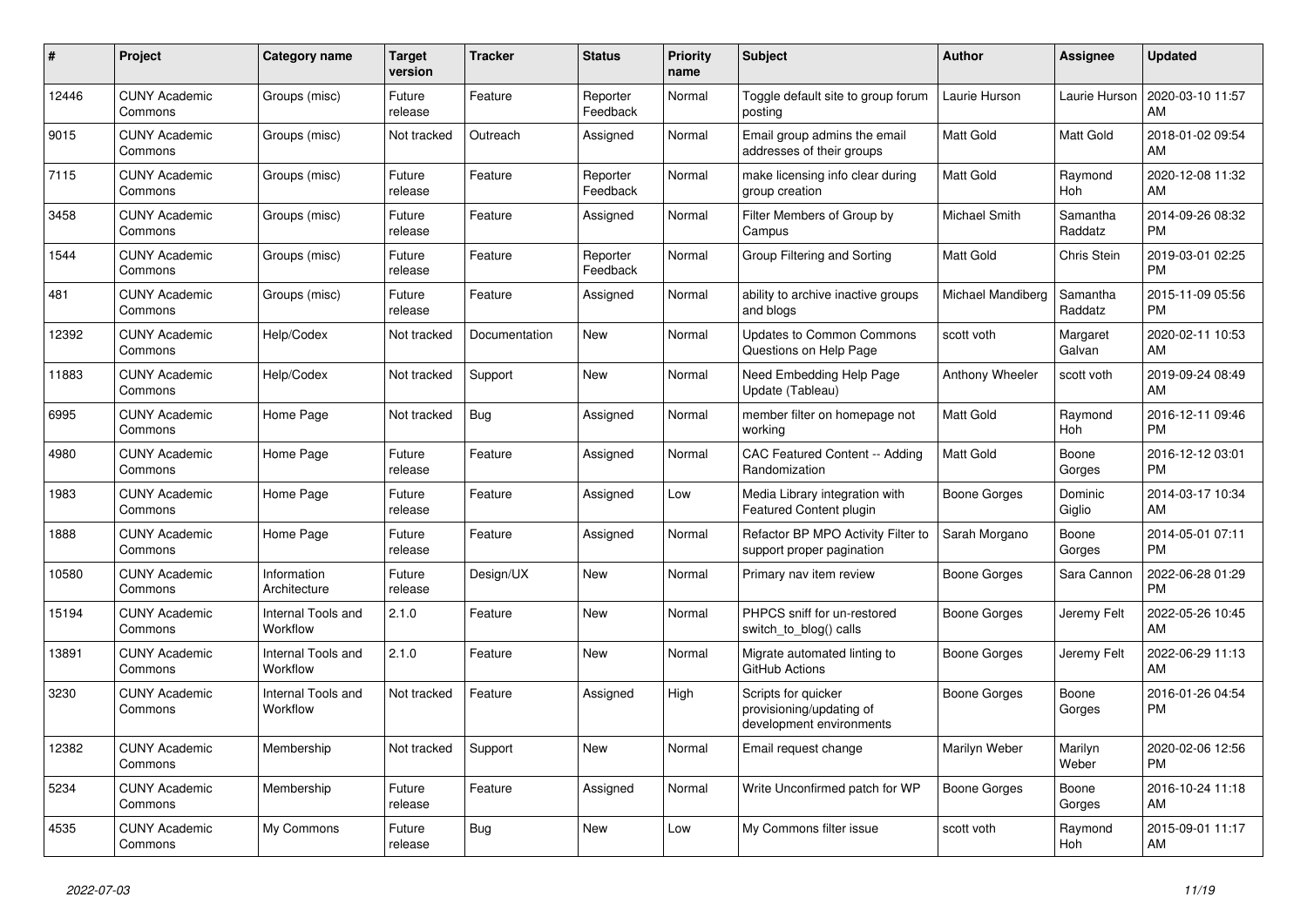| $\#$  | Project                         | <b>Category name</b>    | <b>Target</b><br>version | <b>Tracker</b> | <b>Status</b>        | <b>Priority</b><br>name | <b>Subject</b>                                                                             | <b>Author</b>           | <b>Assignee</b>     | <b>Updated</b>                |
|-------|---------------------------------|-------------------------|--------------------------|----------------|----------------------|-------------------------|--------------------------------------------------------------------------------------------|-------------------------|---------------------|-------------------------------|
| 3577  | <b>CUNY Academic</b><br>Commons | My Commons              | Future<br>release        | Design/UX      | Assigned             | Normal                  | Replies to items in My Commons                                                             | <b>Matt Gold</b>        | Raymond<br>Hoh      | 2015-04-09 05:19<br><b>PM</b> |
| 3565  | <b>CUNY Academic</b><br>Commons | My Commons              | Not tracked              | Documentation  | New                  | Normal                  | Load Newest inconsistencies                                                                | Chris Stein             | scott voth          | 2015-11-09 01:16<br><b>PM</b> |
| 3536  | <b>CUNY Academic</b><br>Commons | My Commons              | Future<br>release        | Feature        | Assigned             | Normal                  | Infinite Scroll on My Commons<br>page                                                      | Matt Gold               | Raymond<br>Hoh      | 2015-04-13 04:42<br><b>PM</b> |
| 3517  | <b>CUNY Academic</b><br>Commons | My Commons              | Future<br>release        | Feature        | Assigned             | Normal                  | Mute/Unmute My Commons<br>updates                                                          | Matt Gold               | Raymond<br>Hoh      | 2015-11-09 01:19<br><b>PM</b> |
| 3330  | <b>CUNY Academic</b><br>Commons | My Commons              | Future<br>release        | Feature        | Assigned             | Normal                  | "Commons Information" tool                                                                 | Boone Gorges            | Chris Stein         | 2014-09-22 08:46<br><b>PM</b> |
| 9895  | <b>CUNY Academic</b><br>Commons | Onboarding              | Future<br>release        | Feature        | Assigned             | Normal                  | Add "Accept Invitation"<br>link/button/function to Group<br>and/or Site invitation emails? | Luke Waltzer            | Boone<br>Gorges     | 2018-06-07 12:42<br><b>PM</b> |
| 9028  | <b>CUNY Academic</b><br>Commons | Onboarding              | Future<br>release        | Feature        | Assigned             | Normal                  | suggest groups to new members<br>during the registration process                           | Matt Gold               | Chris Stein         | 2018-10-24 12:34<br><b>PM</b> |
| 8440  | <b>CUNY Academic</b><br>Commons | Onboarding              | Not tracked              | Bug            | New                  | Normal                  | Create Test Email Accounts for<br><b>Onboarding Project</b>                                | Stephen Real            | Stephen Real        | 2017-08-01 09:49<br><b>PM</b> |
| 5955  | <b>CUNY Academic</b><br>Commons | Outreach                | Future<br>release        | Feature        | Assigned             | Normal                  | Create auto-newsletter for<br>commons members                                              | Matt Gold               | Luke Waltzer        | 2016-08-30 10:34<br>AM        |
| 15242 | <b>CUNY Academic</b><br>Commons | Performance             | Not tracked              | <b>Bug</b>     | Reporter<br>Feedback | Normal                  | Slugist site                                                                               | Raffi<br>Khatchadourian | Boone<br>Gorges     | 2022-02-07 11:14<br>AM        |
| 14908 | <b>CUNY Academic</b><br>Commons | Performance             |                          | Bug            | New                  | Normal                  | Stale object cache on cdev                                                                 | Raymond Hoh             | Boone<br>Gorges     | 2021-12-07 09:45<br>AM        |
| 10794 | <b>CUNY Academic</b><br>Commons | Performance             | Not tracked              | <b>Bug</b>     | <b>New</b>           | Normal                  | Memcached connection<br>occasionally breaks                                                | <b>Boone Gorges</b>     | Boone<br>Gorges     | 2018-12-06 03:30<br><b>PM</b> |
| 14787 | <b>CUNY Academic</b><br>Commons | Plugin Packages         | Future<br>release        | Feature        | <b>New</b>           | Normal                  | Creating a "Design" plugin<br>package                                                      | Laurie Hurson           | scott voth          | 2022-04-27 04:56<br><b>PM</b> |
| 14184 | <b>CUNY Academic</b><br>Commons | Public Portfolio        | Future<br>release        | Feature        | <b>New</b>           | Normal                  | Centralized mechanism for storing<br>Campus affiliations                                   | Boone Gorges            | Boone<br>Gorges     | 2022-01-04 11:35<br>AM        |
| 11496 | <b>CUNY Academic</b><br>Commons | <b>Public Portfolio</b> | 1.15.2                   | Support        | New                  | Normal                  | Replace Twitter Icon on Member<br>Portfolio page                                           | scott voth              | Boone<br>Gorges     | 2019-06-06 01:03<br><b>PM</b> |
| 10354 | <b>CUNY Academic</b><br>Commons | <b>Public Portfolio</b> | Future<br>release        | Feature        | New                  | Normal                  | Opt out of Having a Profile Page                                                           | scott voth              | Chris Stein         | 2020-05-12 10:43<br>AM        |
| 5827  | <b>CUNY Academic</b><br>Commons | <b>Public Portfolio</b> | Future<br>release        | Bug            | Assigned             | Normal                  | Academic Interests square bracket   scott voth<br>links not working                        |                         | Chris Stein         | 2016-08-11 11:59<br><b>PM</b> |
| 4622  | <b>CUNY Academic</b><br>Commons | <b>Public Portfolio</b> | Future<br>release        | Design/UX      | <b>New</b>           | Normal                  | <b>Profile Visibility Settings</b>                                                         | Samantha Raddatz        | Samantha<br>Raddatz | 2015-09-21 12:18<br><b>PM</b> |
| 4404  | <b>CUNY Academic</b><br>Commons | Public Portfolio        | Future<br>release        | Design/UX      | Assigned             | Normal                  | Change color of permissions info<br>on portfolio editing interface                         | <b>Matt Gold</b>        | Samantha<br>Raddatz | 2015-08-11 05:28<br><b>PM</b> |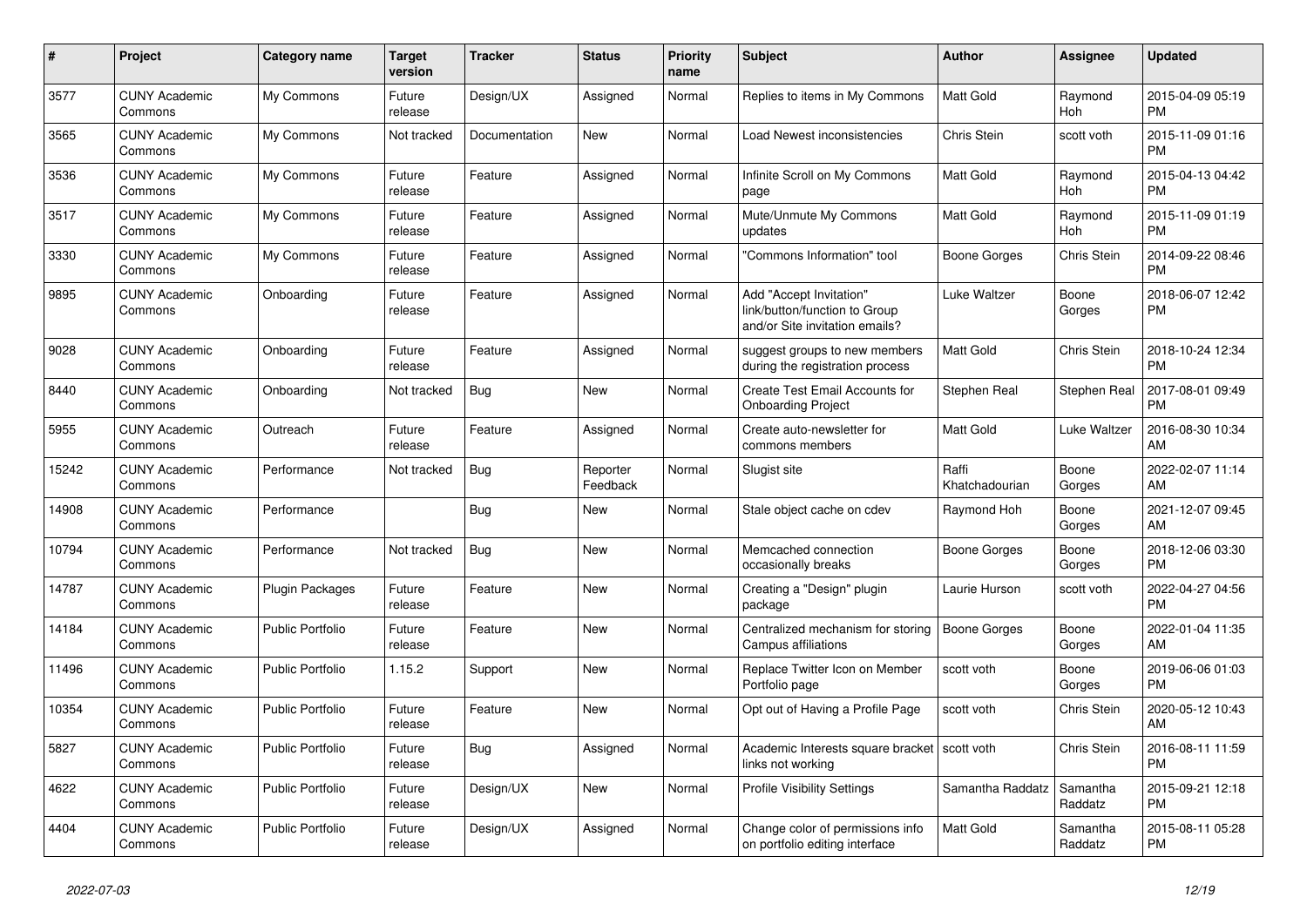| #     | Project                         | <b>Category name</b>    | <b>Target</b><br>version | <b>Tracker</b> | <b>Status</b>        | <b>Priority</b><br>name | <b>Subject</b>                                                                 | Author              | <b>Assignee</b>     | <b>Updated</b>                |
|-------|---------------------------------|-------------------------|--------------------------|----------------|----------------------|-------------------------|--------------------------------------------------------------------------------|---------------------|---------------------|-------------------------------|
| 4253  | <b>CUNY Academic</b><br>Commons | <b>Public Portfolio</b> | Future<br>release        | Design/UX      | New                  | Normal                  | Encourage users to add portfolio<br>content                                    | Samantha Raddatz    | Samantha<br>Raddatz | 2015-07-07 11:32<br>AM        |
| 3770  | <b>CUNY Academic</b><br>Commons | <b>Public Portfolio</b> | Future<br>release        | Feature        | Assigned             | Normal                  | Improve Layout/Formatting of<br>Positions Area on Public Portfolios            | Matt Gold           | Chris Stein         | 2015-04-01 09:17<br><b>PM</b> |
| 3768  | <b>CUNY Academic</b><br>Commons | <b>Public Portfolio</b> | Future<br>release        | Feature        | Assigned             | Normal                  | Institutions/Past positions on<br>public portfolios                            | Matt Gold           | Boone<br>Gorges     | 2018-04-23 10:44<br>AM        |
| 3220  | <b>CUNY Academic</b><br>Commons | <b>Public Portfolio</b> | Future<br>release        | Feature        | Assigned             | Normal                  | Add indent/outdent option to<br>Formatting Buttons on Profile<br>Page          | <b>Matt Gold</b>    | Boone<br>Gorges     | 2014-05-21 10:39<br>PM        |
| 3048  | <b>CUNY Academic</b><br>Commons | <b>Public Portfolio</b> | Future<br>release        | Feature        | New                  | Low                     | Images for rich text profile fields                                            | Boone Gorges        | Boone<br>Gorges     | 2014-02-19 12:56<br>PM.       |
| 3042  | <b>CUNY Academic</b><br>Commons | <b>Public Portfolio</b> | Future<br>release        | Feature        | Assigned             | Normal                  | Browsing member interests                                                      | Matt Gold           | Boone<br>Gorges     | 2015-03-21 09:04<br><b>PM</b> |
| 2881  | <b>CUNY Academic</b><br>Commons | <b>Public Portfolio</b> | Future<br>release        | Feature        | Assigned             | Normal                  | Redesign the UX for Profiles                                                   | Chris Stein         | Chris Stein         | 2016-10-13 12:45<br><b>PM</b> |
| 2832  | <b>CUNY Academic</b><br>Commons | <b>Public Portfolio</b> | Future<br>release        | Feature        | Assigned             | Normal                  | Improve interface for (not)<br>auto-linking profile fields                     | Boone Gorges        | Chris Stein         | 2015-01-05 08:52<br><b>PM</b> |
| 2753  | <b>CUNY Academic</b><br>Commons | <b>Public Portfolio</b> | Future<br>release        | Feature        | New                  | Normal                  | Create actual actual tagification in<br>academic interests and other<br>fields | Micki Kaufman       | Boone<br>Gorges     | 2015-01-05 08:52<br>PM.       |
| 2013  | <b>CUNY Academic</b><br>Commons | Public Portfolio        | Future<br>release        | Feature        | Assigned             | Low                     | Have Profile Privacy Options show   Matt Gold<br>up only for filled-in fields  |                     | Boone<br>Gorges     | 2015-11-09 06:09<br>PM.       |
| 12247 | <b>CUNY Academic</b><br>Commons | Publicity               | Not tracked              | Support        | New                  | Normal                  | Screenshot of First Commons<br>Homepage                                        | scott voth          | scott voth          | 2020-01-14 12:08<br><b>PM</b> |
| 9643  | <b>CUNY Academic</b><br>Commons | Publicity               | Not tracked              | Feature        | New                  | Normal                  | Create a page on the Commons<br>for logos etc.                                 | Stephen Real        | Stephen Real        | 2018-04-24 10:53<br>AM.       |
| 6115  | <b>CUNY Academic</b><br>Commons | Publicity               | Not tracked              | Feature        | Assigned             | Normal                  | create digital signage for GC                                                  | <b>Matt Gold</b>    | scott voth          | 2016-10-11 10:09<br>PM.       |
| 6014  | <b>CUNY Academic</b><br>Commons | Publicity               | Future<br>release        | Publicity      | Reporter<br>Feedback | Normal                  | Google search listing                                                          | Matt Gold           | Boone<br>Gorges     | 2016-09-21 03:48<br><b>PM</b> |
| 3511  | <b>CUNY Academic</b><br>Commons | Publicity               | 1.7                      | Publicity      | Assigned             | Normal                  | Social media for 1.7                                                           | Micki Kaufman       | Sarah<br>Morgano    | 2014-10-14 03:32<br><b>PM</b> |
| 3510  | <b>CUNY Academic</b><br>Commons | Publicity               | 1.7                      | Publicity      | Assigned             | Normal                  | Post on the News Blog re: 'My<br>Commons'                                      | Micki Kaufman       | Sarah<br>Morgano    | 2014-10-15 11:18<br>AM        |
| 3509  | <b>CUNY Academic</b><br>Commons | Publicity               | 1.7                      | Publicity      | New                  | Normal                  | Create 1.7 digital signage imagery                                             | Micki Kaufman       | Marilyn<br>Weber    | 2014-10-01 12:40<br>PM.       |
| 3506  | <b>CUNY Academic</b><br>Commons | Publicity               | 1.7                      | Publicity      | New                  | Normal                  | Prepare 1.7 email messaging                                                    | Micki Kaufman       | Micki<br>Kaufman    | 2014-10-01 12:36<br><b>PM</b> |
| 11945 | <b>CUNY Academic</b><br>Commons | Reckoning               | Future<br>release        | Feature        | Reporter<br>Feedback | Normal                  | Add Comments bubble to<br>Reckoning views                                      | <b>Boone Gorges</b> | Boone<br>Gorges     | 2019-11-12 05:14<br><b>PM</b> |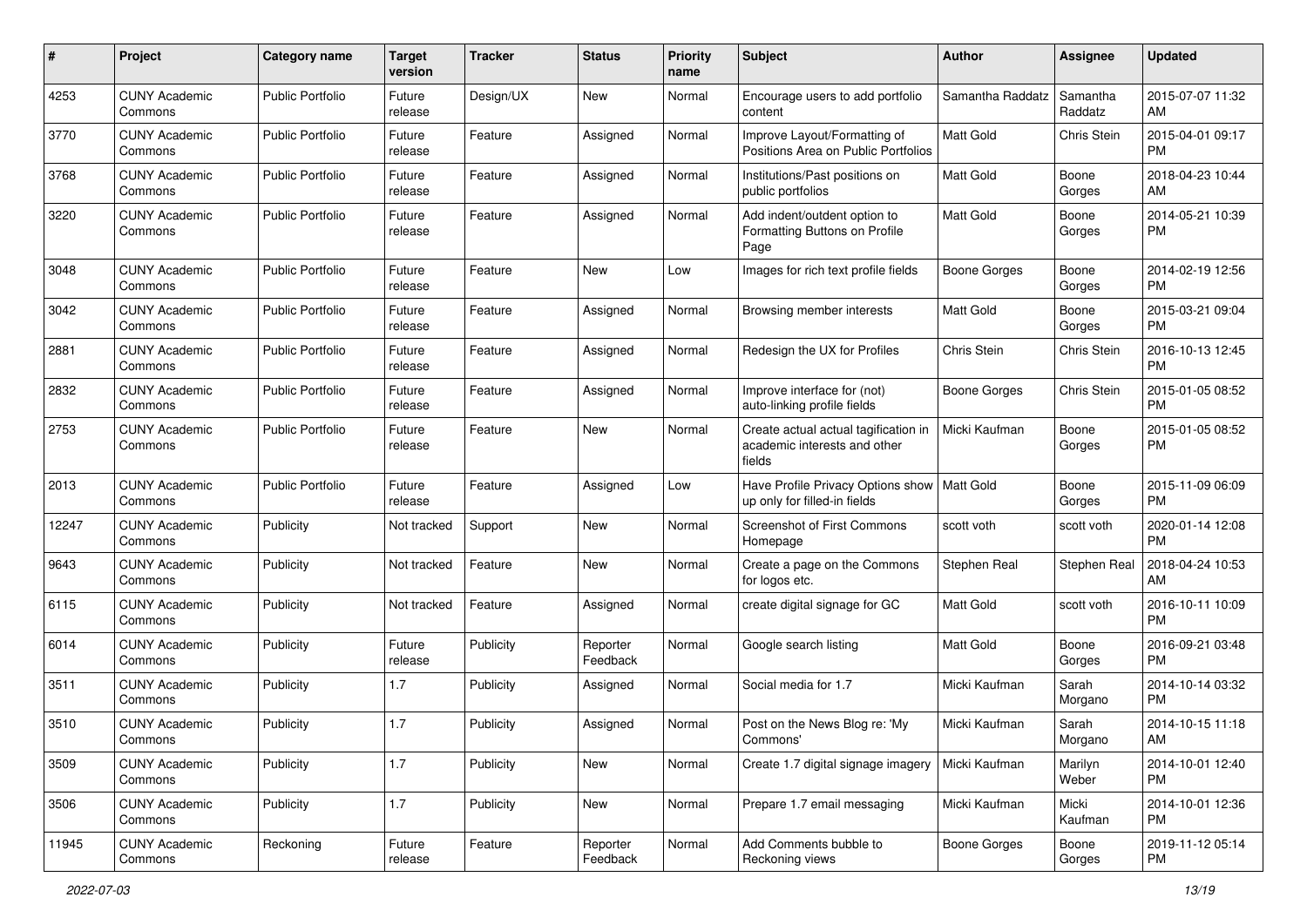| $\#$  | Project                         | <b>Category name</b>     | <b>Target</b><br>version | <b>Tracker</b> | <b>Status</b>        | Priority<br>name | <b>Subject</b>                                                    | <b>Author</b>       | <b>Assignee</b>     | <b>Updated</b>                |
|-------|---------------------------------|--------------------------|--------------------------|----------------|----------------------|------------------|-------------------------------------------------------------------|---------------------|---------------------|-------------------------------|
| 3615  | <b>CUNY Academic</b><br>Commons | Redmine                  | Not tracked              | Feature        | <b>New</b>           | Low              | Create Redmine issues via email                                   | Dominic Giglio      | Boone<br>Gorges     | 2017-11-16 11:36<br>AM        |
| 940   | <b>CUNY Academic</b><br>Commons | Redmine                  | Future<br>release        | Feature        | Assigned             | Low              | Communication with users after<br>releases                        | <b>Matt Gold</b>    | Dominic<br>Giglio   | 2012-09-09 04:36<br><b>PM</b> |
| 11860 | <b>CUNY Academic</b><br>Commons | Registration             | Future<br>release        | Feature        | <b>New</b>           | Normal           | Ensure Students Are Aware They<br>Can Use Aliases At Registration | scott voth          |                     | 2019-09-24 08:46<br>AM        |
| 10273 | <b>CUNY Academic</b><br>Commons | Registration             | Not tracked              | Support        | Reporter<br>Feedback | Normal           | users combining CF and campus<br>address                          | Marilyn Weber       |                     | 2019-09-18 10:58<br>AM        |
| 5225  | <b>CUNY Academic</b><br>Commons | Registration             | Future<br>release        | Feature        | Assigned             | Normal           | On-boarding Issues                                                | Luke Waltzer        | Samantha<br>Raddatz | 2016-02-12 02:58<br><b>PM</b> |
| 370   | <b>CUNY Academic</b><br>Commons | Registration             | Future<br>release        | Feature        | Assigned             | High             | <b>Guest Accounts</b>                                             | <b>Matt Gold</b>    | Matt Gold           | 2015-04-09 09:33<br><b>PM</b> |
| 308   | <b>CUNY Academic</b><br>Commons | Registration             | Future<br>release        | Feature        | <b>New</b>           | Normal           | Group recommendations for<br>signup process                       | Boone Gorges        | Samantha<br>Raddatz | 2015-11-09 05:07<br><b>PM</b> |
| 16177 | <b>CUNY Academic</b><br>Commons | Reply By Email           |                          | Bug            | New                  | Normal           | Switch to Inbound mode for RBE                                    | Raymond Hoh         | Raymond<br>Hoh      | 2022-05-30 04:32<br><b>PM</b> |
| 13430 | <b>CUNY Academic</b><br>Commons | Reply By Email           | Not tracked              | <b>Bug</b>     | <b>New</b>           | Normal           | Delay in RBE                                                      | Luke Waltzer        | Raymond<br>Hoh      | 2020-10-13 11:16<br>AM        |
| 8991  | <b>CUNY Academic</b><br>Commons | Reply By Email           | Not tracked              | Bug            | Hold                 | Normal           | RBE duplicate email message<br>issue                              | <b>Matt Gold</b>    | Raymond<br>Hoh      | 2018-02-18 08:53<br><b>PM</b> |
| 8976  | <b>CUNY Academic</b><br>Commons | Reply By Email           | Not tracked              | Feature        | Assigned             | Normal           | Package RBE new topics posting?                                   | <b>Matt Gold</b>    | Raymond<br>Hoh      | 2017-12-04 02:34<br><b>PM</b> |
| 6671  | <b>CUNY Academic</b><br>Commons | Reply By Email           | Not tracked              | Bug            | Assigned             | Normal           | "Post too often" RBE error<br>message                             | Matt Gold           | Raymond<br>Hoh      | 2016-11-11 09:55<br>AM        |
| 3369  | <b>CUNY Academic</b><br>Commons | Reply By Email           | Not tracked              | Outreach       | Hold                 | Normal           | Release reply by email to WP<br>plugin directory                  | Matt Gold           | Raymond<br>Hoh      | 2016-03-01 12:46<br><b>PM</b> |
| 3002  | <b>CUNY Academic</b><br>Commons | Search                   | Future<br>release        | Feature        | Assigned             | Normal           | Overhaul CAC search by using<br>external search appliance         | <b>Boone Gorges</b> | Boone<br>Gorges     | 2020-07-15 03:05<br><b>PM</b> |
| 9729  | <b>CUNY Academic</b><br>Commons | <b>SEO</b>               | Not tracked              | Support        | New                  | Normal           | 503 Errors showing on<br>newlaborforum.cuny.edu                   | Diane Krauthamer    | Raymond<br>Hoh      | 2018-05-22 04:48<br><b>PM</b> |
| 3662  | <b>CUNY Academic</b><br>Commons | <b>SEO</b>               | Future<br>release        | Feature        | Assigned             | Normal           | Duplicate Content/SEO/Google<br>issues                            | Matt Gold           | Raymond<br>Hoh      | 2015-04-13 04:37<br><b>PM</b> |
| 13048 | <b>CUNY Academic</b><br>Commons | Shortcodes and<br>embeds | Future<br>release        | Feature        | New                  | Normal           | Jupyter Notebooks support                                         | Boone Gorges        |                     | 2020-07-14 11:46<br>AM        |
| 13331 | <b>CUNY Academic</b><br>Commons | Site cloning             | Future<br>release        | Bug            | New                  | Normal           | Combine Site Template and Clone<br>operations                     | Boone Gorges        | Jeremy Felt         | 2021-11-19 12:39<br><b>PM</b> |
| 13975 | <b>CUNY Academic</b><br>Commons | Social Paper             | Not tracked              | Support        | Reporter<br>Feedback | Normal           | can't approve comments on Social<br>Paper paper                   | Marilyn Weber       |                     | 2021-02-12 09:33<br>AM        |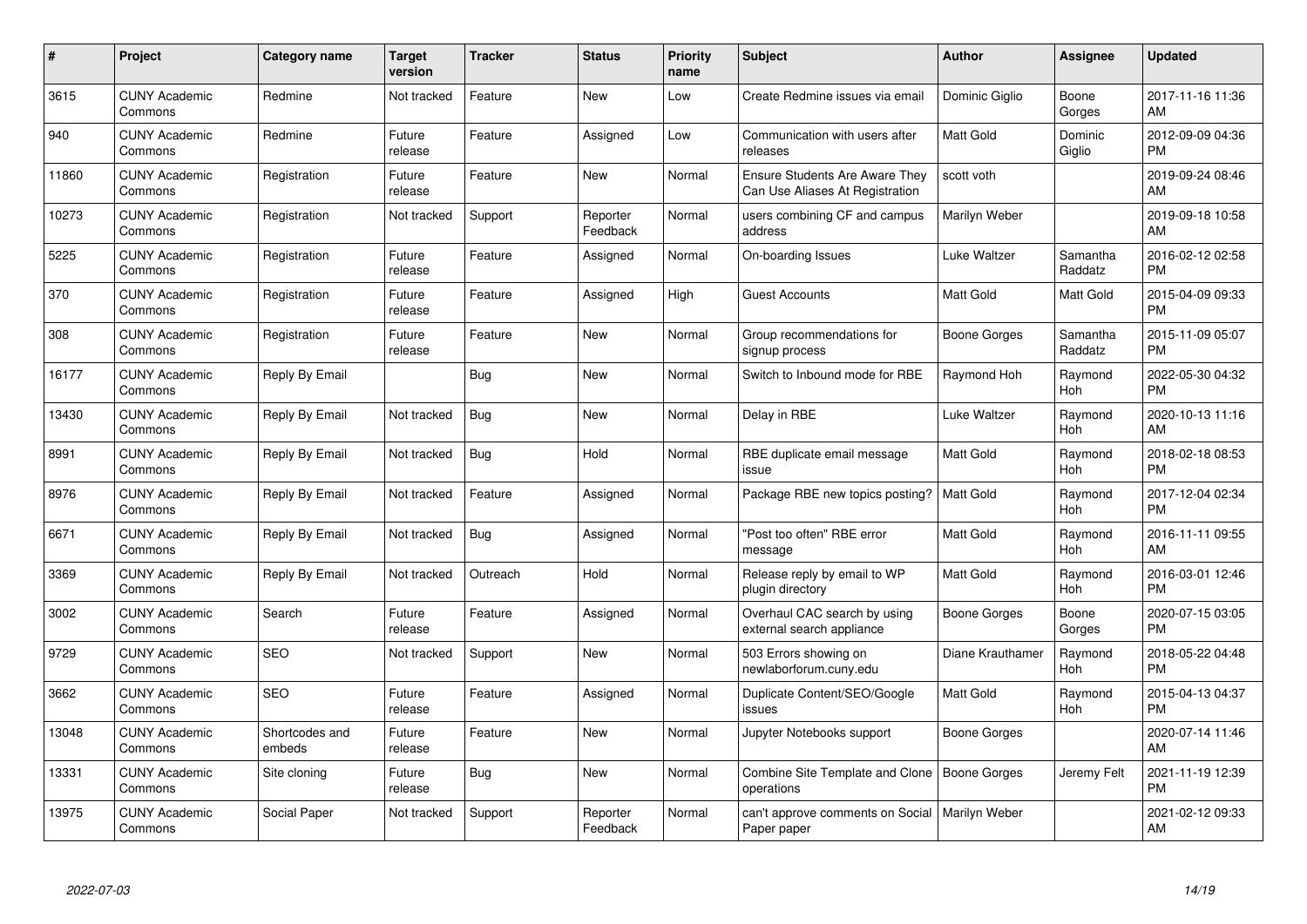| #    | Project                         | <b>Category name</b>    | <b>Target</b><br>version | <b>Tracker</b> | <b>Status</b> | Priority<br>name | <b>Subject</b>                                                                                                                                        | Author                  | <b>Assignee</b>     | <b>Updated</b>                |
|------|---------------------------------|-------------------------|--------------------------|----------------|---------------|------------------|-------------------------------------------------------------------------------------------------------------------------------------------------------|-------------------------|---------------------|-------------------------------|
| 8898 | <b>CUNY Academic</b><br>Commons | Social Paper            | Not tracked              | Feature        | Assigned      | Normal           | Usage data on docs and social<br>paper                                                                                                                | <b>Matt Gold</b>        | Matt Gold           | 2017-11-16 11:32<br>AM        |
| 7981 | <b>CUNY Academic</b><br>Commons | Social Paper            | Future<br>release        | <b>Bug</b>     | New           | Normal           | Social Paper comments should<br>not go to spam                                                                                                        | Luke Waltzer            | Boone<br>Gorges     | 2018-04-16 03:52<br><b>PM</b> |
| 7663 | <b>CUNY Academic</b><br>Commons | Social Paper            | Future<br>release        | Bug            | <b>New</b>    | Normal           | Social Paper notifications not<br>formatted correctly on secondary<br>sites                                                                           | <b>Boone Gorges</b>     | Boone<br>Gorges     | 2018-04-16 03:52<br><b>PM</b> |
| 5489 | <b>CUNY Academic</b><br>Commons | Social Paper            | Future<br>release        | Feature        | <b>New</b>    | Normal           | Asc/desc sorting for Social Paper<br>directories                                                                                                      | <b>Boone Gorges</b>     |                     | 2016-04-21 10:06<br><b>PM</b> |
| 5488 | <b>CUNY Academic</b><br>Commons | Social Paper            | Future<br>release        | Bug            | <b>New</b>    | Normal           | Add a "last edited by" field to<br>Social Paper group directories                                                                                     | <b>Boone Gorges</b>     |                     | 2016-04-21 10:05<br><b>PM</b> |
| 5397 | <b>CUNY Academic</b><br>Commons | Social Paper            | Future<br>release        | Feature        | <b>New</b>    | Normal           | frustrating to have to<br>enable/disable in SP                                                                                                        | Marilyn Weber           | Samantha<br>Raddatz | 2016-04-20 03:39<br><b>PM</b> |
| 5282 | <b>CUNY Academic</b><br>Commons | Social Paper            | Future<br>release        | Bug            | New           | Normal           | Replying via email directs to paper<br>but not individual comment.                                                                                    | Marilyn Weber           | Raymond<br>Hoh      | 2016-03-02 01:48<br><b>PM</b> |
| 5205 | <b>CUNY Academic</b><br>Commons | Social Paper            | Future<br>release        | Feature        | New           | Normal           | Social Paper folders                                                                                                                                  | Marilyn Weber           |                     | 2016-02-11 10:24<br><b>PM</b> |
| 5199 | <b>CUNY Academic</b><br>Commons | Social Paper            | Future<br>release        | Feature        | <b>New</b>    | Normal           | add tables to the SP editor                                                                                                                           | Marilyn Weber           |                     | 2016-10-24 11:27<br>AM        |
| 5183 | <b>CUNY Academic</b><br>Commons | Social Paper            | Future<br>release        | Design/UX      | New           | Normal           | Creating a new paper when<br>viewing an existing paper                                                                                                | Raffi<br>Khatchadourian | Samantha<br>Raddatz | 2016-02-02 12:09<br><b>PM</b> |
| 5182 | <b>CUNY Academic</b><br>Commons | Social Paper            | Future<br>release        | Design/UX      | <b>New</b>    | Normal           | "Publishing" a private paper on<br>social paper?                                                                                                      | Raffi<br>Khatchadourian | Boone<br>Gorges     | 2016-10-13 04:12<br><b>PM</b> |
| 5058 | <b>CUNY Academic</b><br>Commons | Social Paper            | Future<br>release        | Feature        | New           | Low              | Can there be a clearer signal that<br>even when comments have<br>already been made you add<br>comments by clicking on the side?<br>(SP suggestion #5) | Marilyn Weber           | Samantha<br>Raddatz | 2016-02-11 10:24<br><b>PM</b> |
| 5053 | <b>CUNY Academic</b><br>Commons | Social Paper            | Future<br>release        | Feature        | <b>New</b>    | Low              | Scrollable menu to add readers<br>(SP suggestion #4)                                                                                                  | Marilyn Weber           | Samantha<br>Raddatz | 2016-04-21 05:21<br><b>PM</b> |
| 5052 | <b>CUNY Academic</b><br>Commons | Social Paper            | Future<br>release        | Feature        | New           | Low              | Sentence by sentence or line by<br>line comments (SP suggestion #3)                                                                                   | Marilyn Weber           | Boone<br>Gorges     | 2016-02-11 10:24<br><b>PM</b> |
| 5050 | <b>CUNY Academic</b><br>Commons | Social Paper            | Future<br>release        | Feature        | <b>New</b>    | Low              | Making comments visible in SP<br>editing mode (SP suggestion #1)                                                                                      | Marilyn Weber           | Samantha<br>Raddatz | 2019-09-17 11:10<br><b>PM</b> |
| 6426 | <b>CUNY Academic</b><br>Commons | Spam/Spam<br>Prevention | Future<br>release        | Feature        | Assigned      | Normal           | Force captcha on all comments?                                                                                                                        | <b>Matt Gold</b>        | <b>Tahir Butt</b>   | 2016-10-24 02:06<br><b>PM</b> |
| 8666 | <b>CUNY Academic</b><br>Commons | Teaching                | Not tracked              | Documentation  | Assigned      | Normal           | Create Teaching on the Commons   Matt Gold<br>Resource Page                                                                                           |                         | Laurie Hurson       | 2019-09-23 03:16<br><b>PM</b> |
| 3090 | <b>CUNY Academic</b><br>Commons | Twitter page            | Future<br>release        | Feature        | Assigned      | Normal           | Prevent Retweets from showing<br>up on Commons twitter page                                                                                           | Matt Gold               | <b>Tahir Butt</b>   | 2016-10-24 11:31<br>AM        |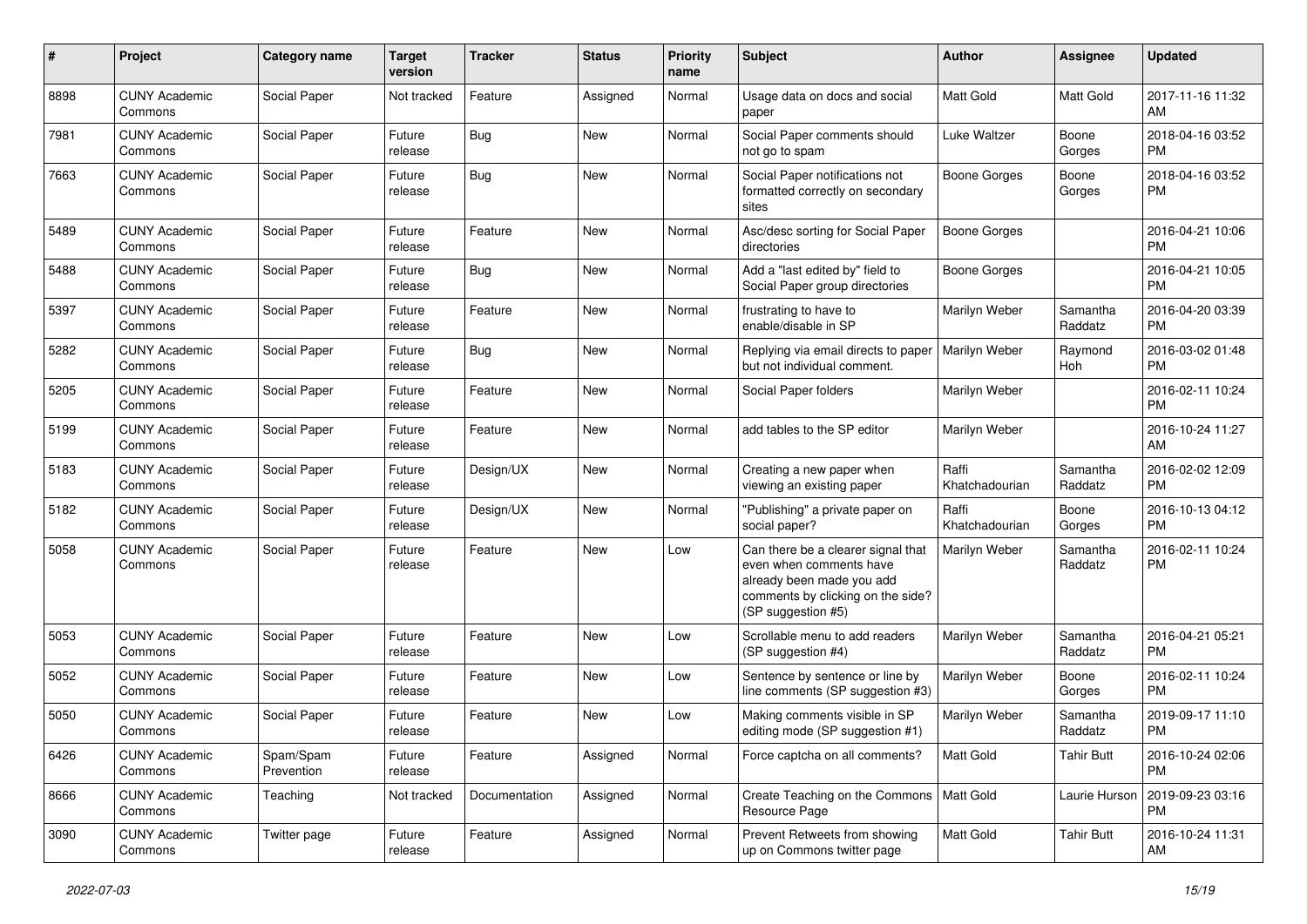| #     | Project                         | <b>Category name</b>   | <b>Target</b><br>version | <b>Tracker</b> | <b>Status</b>        | <b>Priority</b><br>name | <b>Subject</b>                                                                                  | <b>Author</b>        | Assignee            | <b>Updated</b>                |
|-------|---------------------------------|------------------------|--------------------------|----------------|----------------------|-------------------------|-------------------------------------------------------------------------------------------------|----------------------|---------------------|-------------------------------|
| 6298  | <b>CUNY Academic</b><br>Commons | <b>User Experience</b> | Not tracked              | Design/UX      | Assigned             | Normal                  | Examine data from survey                                                                        | <b>Matt Gold</b>     | Margaret<br>Galvan  | 2016-10-14 12:16<br><b>PM</b> |
| 5316  | <b>CUNY Academic</b><br>Commons | User Experience        | Future<br>release        | Feature        | Assigned             | Normal                  | Prompt user email address<br>updates                                                            | <b>Matt Gold</b>     | Stephen Real        | 2016-12-21 03:30<br><b>PM</b> |
| 4661  | <b>CUNY Academic</b><br>Commons | User Experience        | Future<br>release        | <b>Bug</b>     | Assigned             | Normal                  | Simplify Events text                                                                            | <b>Matt Gold</b>     | Samantha<br>Raddatz | 2015-10-02 09:06<br><b>PM</b> |
| 4222  | <b>CUNY Academic</b><br>Commons | User Experience        | Future<br>release        | Design/UX      | <b>New</b>           | Normal                  | Add information to 'Delete<br>Account' page                                                     | Samantha Raddatz     | scott voth          | 2015-06-26 11:35<br>AM        |
| 3473  | <b>CUNY Academic</b><br>Commons | <b>User Experience</b> | Future<br>release        | Feature        | Assigned             | Normal                  | Commons profile: Add help info<br>about "Positions" replacing "title"                           | Keith Miyake         | Samantha<br>Raddatz | 2015-11-09 02:28<br><b>PM</b> |
| 8675  | <b>CUNY Academic</b><br>Commons | User Onboarding        | Future<br>release        | Bug            | Reporter<br>Feedback | Low                     | Add new User search screen calls<br>for the input of email address but<br>doesn't work with one | Paul Hebert          | Boone<br>Gorges     | 2017-10-11 11:17<br>AM        |
| 9941  | <b>CUNY Academic</b><br>Commons | Wiki                   | Not tracked              | Support        | Assigned             | Normal                  | Wiki functionality                                                                              | Matt Gold            | Boone<br>Gorges     | 2018-06-26 10:57<br>AM        |
| 14483 | <b>CUNY Academic</b><br>Commons | WordPress - Media      | Not tracked              | <b>Bug</b>     | Reporter<br>Feedback | Normal                  | Wordpress PDF Embed Stopped<br>Working after JITP Media Clone                                   | Patrick DeDauw       | Boone<br>Gorges     | 2021-05-20 01:51<br><b>PM</b> |
| 11449 | <b>CUNY Academic</b><br>Commons | WordPress - Media      | Not tracked              | Support        | Reporter<br>Feedback | Normal                  | Cloning Media Library for JITP<br>from Staging to Production Site                               | Patrick DeDauw       | Boone<br>Gorges     | 2019-05-13 12:00<br><b>PM</b> |
| 11386 | <b>CUNY Academic</b><br>Commons | WordPress - Media      | Not tracked              | Support        | Reporter<br>Feedback | Normal                  | disappearing images                                                                             | scott voth           | Boone<br>Gorges     | 2019-05-14 10:32<br>AM        |
| 16255 | <b>CUNY Academic</b><br>Commons | WordPress (misc)       |                          | Bug            | New                  | Normal                  | Need to define 'MULTISITE'<br>constant in wp-config.php                                         | Raymond Hoh          |                     | 2022-06-19 09:31<br>AM        |
| 16245 | <b>CUNY Academic</b><br>Commons | WordPress (misc)       |                          | Bug            | Reporter<br>Feedback | Normal                  | Save Button missing on<br><b>WordPress Profile page</b>                                         | scott voth           | Raymond<br>Hoh      | 2022-06-16 03:09<br><b>PM</b> |
| 15767 | <b>CUNY Academic</b><br>Commons | WordPress (misc)       |                          | Support        | New                  | Normal                  | Site loading slowly                                                                             | scott voth           | Boone<br>Gorges     | 2022-04-04 08:56<br><b>PM</b> |
| 14983 | <b>CUNY Academic</b><br>Commons | WordPress (misc)       | Not tracked              | Support        | Reporter<br>Feedback | Normal                  | "Read More" tag not working                                                                     | Rebecca Krisel       | Raymond<br>Hoh      | 2021-11-23 01:17<br><b>PM</b> |
| 14113 | <b>CUNY Academic</b><br>Commons | WordPress (misc)       | Future<br>release        | Bug            | Hold                 | Normal                  | Block Editor Not Working on this<br>page - Json error                                           | scott voth           | Boone<br>Gorges     | 2021-03-05 11:01<br>AM        |
| 14074 | <b>CUNY Academic</b><br>Commons | WordPress (misc)       | Not tracked              | Support        | Reporter<br>Feedback | Normal                  | page password protection problem                                                                | <b>Marilyn Weber</b> |                     | 2021-03-02 11:03<br>AM        |
| 13835 | <b>CUNY Academic</b><br>Commons | WordPress (misc)       | Future<br>release        | Feature        | New                  | Normal                  | Allow OneSearch widget to have<br>'CUNY' as campus                                              | Boone Gorges         | Boone<br>Gorges     | 2021-11-19 12:39<br><b>PM</b> |
| 11843 | <b>CUNY Academic</b><br>Commons | WordPress (misc)       | Future<br>release        | Design/UX      | <b>New</b>           | Normal                  | Tweaking the Gutenberg Editor<br>Interface                                                      | Laurie Hurson        |                     | 2022-04-26 12:00<br><b>PM</b> |
| 11624 | <b>CUNY Academic</b><br>Commons | WordPress (misc)       | Not tracked              | Support        | <b>New</b>           | Normal                  | Change pages into posts or swap<br>database for a Commons site?                                 | Stephen Klein        | Raymond<br>Hoh      | 2019-07-09 11:04<br>AM        |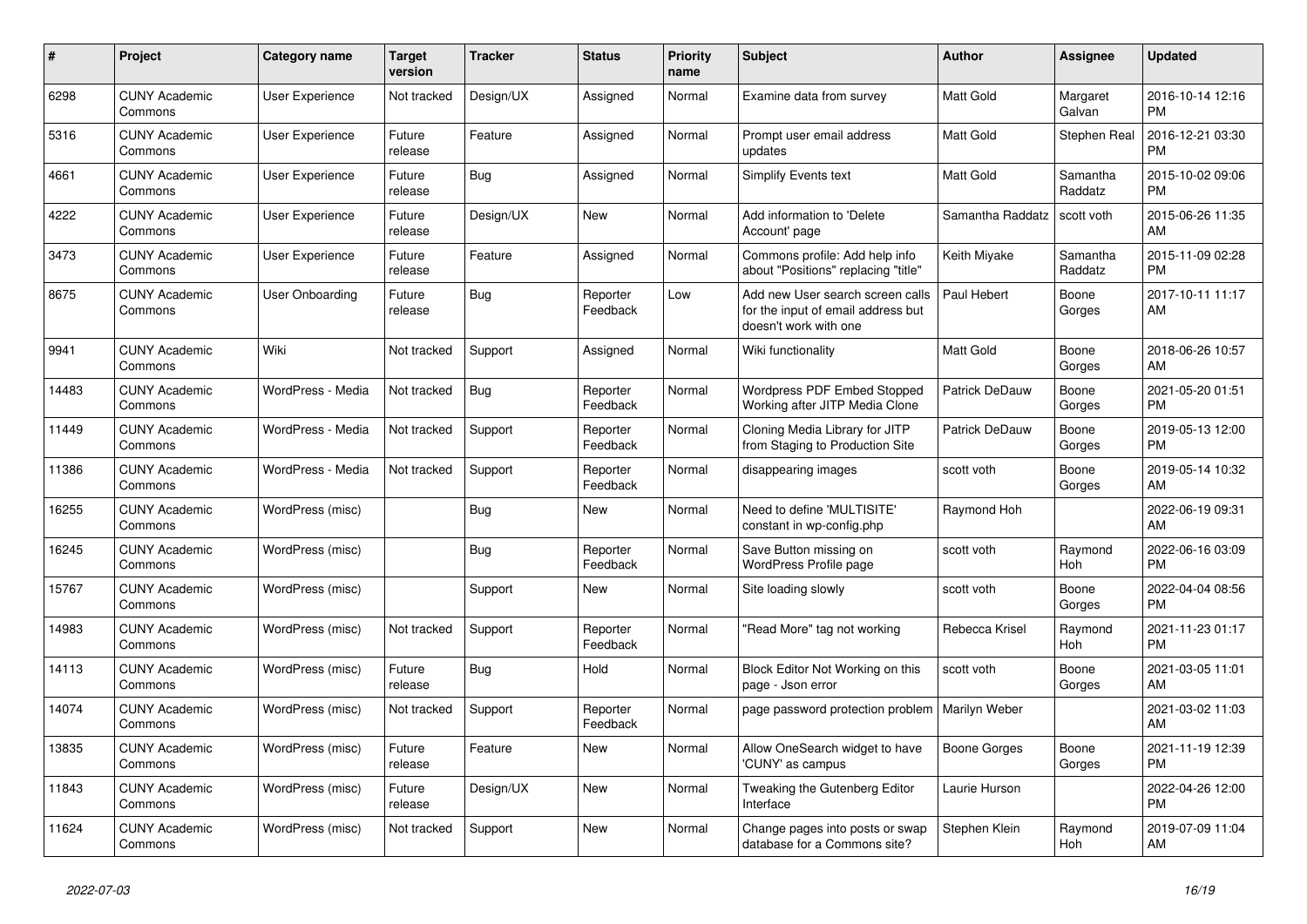| $\pmb{\#}$ | Project                         | <b>Category name</b>     | <b>Target</b><br>version | <b>Tracker</b> | <b>Status</b>        | <b>Priority</b><br>name | <b>Subject</b>                                                                                               | <b>Author</b>           | <b>Assignee</b>     | <b>Updated</b>                |
|------------|---------------------------------|--------------------------|--------------------------|----------------|----------------------|-------------------------|--------------------------------------------------------------------------------------------------------------|-------------------------|---------------------|-------------------------------|
| 11024      | <b>CUNY Academic</b><br>Commons | WordPress (misc)         | Future<br>release        | Bug            | <b>New</b>           | Normal                  | Subsites should not show "you<br>should update your .htaccess<br>now" notice after permalink setting<br>save | Boone Gorges            |                     | 2019-01-28 01:35<br><b>PM</b> |
| 10380      | <b>CUNY Academic</b><br>Commons | WordPress (misc)         | Future<br>release        | Feature        | In Progress          | Normal                  | Remove blacklisted plugins                                                                                   | Boone Gorges            |                     | 2022-04-26 12:00<br><b>PM</b> |
| 10040      | <b>CUNY Academic</b><br>Commons | WordPress (misc)         | Not tracked              | Bug            | Reporter<br>Feedback | Normal                  | User doesn't see full list of themes                                                                         | <b>Matt Gold</b>        | Boone<br>Gorges     | 2018-07-25 10:12<br>AM        |
| 9346       | <b>CUNY Academic</b><br>Commons | WordPress (misc)         | Not tracked              | <b>Bug</b>     | <b>New</b>           | Normal                  | Clone cetls.bmcc.cuny.edu for<br>development                                                                 | Owen Roberts            | Raymond<br>Hoh      | 2018-03-06 05:35<br><b>PM</b> |
| 6755       | <b>CUNY Academic</b><br>Commons | WordPress (misc)         | Future<br>release        | Bug            | <b>New</b>           | Normal                  | Cannot Deactivate Plugin                                                                                     | Laura Kane              |                     | 2016-11-16 01:12<br><b>PM</b> |
| 6332       | <b>CUNY Academic</b><br>Commons | WordPress (misc)         | Future<br>release        | Feature        | <b>New</b>           | Normal                  | Allow uploaded files to be marked<br>as private in an ad hoc way                                             | <b>Boone Gorges</b>     |                     | 2016-10-17 11:41<br><b>PM</b> |
| 4388       | <b>CUNY Academic</b><br>Commons | WordPress (misc)         | Future<br>release        | Bug            | Assigned             | Normal                  | Repeated request for<br>authentication.                                                                      | Alice.Lynn<br>McMichael | Raymond<br>Hoh      | 2015-08-11 07:35<br><b>PM</b> |
| 3759       | <b>CUNY Academic</b><br>Commons | WordPress (misc)         | Future<br>release        | Feature        | Assigned             | Normal                  | Review Interface for Adding Users<br>to Blogs                                                                | Matt Gold               | Boone<br>Gorges     | 2015-03-24 05:52<br><b>PM</b> |
| 3657       | <b>CUNY Academic</b><br>Commons | WordPress (misc)         | Not tracked              | Feature        | <b>New</b>           | Normal                  | Create alert for GC email<br>addresses                                                                       | Matt Gold               | Matt Gold           | 2016-04-14 11:29<br><b>PM</b> |
| 2175       | <b>CUNY Academic</b><br>Commons | WordPress (misc)         | Not tracked              | Support        | Assigned             | Normal                  | Subscibe 2 vs. Jetpack<br>subscription options                                                               | local admin             | Matt Gold           | 2016-01-26 04:58<br><b>PM</b> |
| 2167       | <b>CUNY Academic</b><br>Commons | WordPress (misc)         | Future<br>release        | Bug            | Assigned             | Normal                  | <b>CAC-Livestream Plugin Issues</b>                                                                          | Michael Smith           | Dominic<br>Giglio   | 2015-01-02 03:06<br><b>PM</b> |
| 1508       | <b>CUNY Academic</b><br>Commons | WordPress (misc)         | Future<br>release        | Feature        | Assigned             | Normal                  | Share login cookies across<br>mapped domains                                                                 | Boone Gorges            | Boone<br>Gorges     | 2012-07-02 12:12<br><b>PM</b> |
| 1105       | <b>CUNY Academic</b><br>Commons | WordPress (misc)         | Future<br>release        | Feature        | Assigned             | Normal                  | Rephrase Blog Privacy Options                                                                                | <b>Matt Gold</b>        | Samantha<br>Raddatz | 2015-11-09 06:19<br><b>PM</b> |
| 636        | <b>CUNY Academic</b><br>Commons | WordPress (misc)         | Not tracked              | Support        | Assigned             | Normal                  | Create Lynda.com-like Table of<br><b>Contents for Prospective Tutorial</b><br>Screencasts                    | Matt Gold               | scott voth          | 2016-02-23 03:12<br><b>PM</b> |
| 365        | <b>CUNY Academic</b><br>Commons | WordPress (misc)         | Future<br>release        | Feature        | Assigned             | Normal                  | <b>Create Mouseover Tooltips</b><br>throughout Site                                                          | Matt Gold               | Chris Stein         | 2015-11-09 06:18<br><b>PM</b> |
| 287        | <b>CUNY Academic</b><br>Commons | WordPress (misc)         | Future<br>release        | Feature        | Assigned             | Normal                  | Create troubleshooting tool for<br>account sign-up                                                           | Matt Gold               | Boone<br>Gorges     | 2015-11-09 06:17<br><b>PM</b> |
| 16319      | <b>CUNY Academic</b><br>Commons | <b>WordPress Plugins</b> | 2.0.3                    | <b>Bug</b>     | <b>New</b>           | Normal                  | Request for Events Calendar Pro<br>5.14.2 update                                                             | Raymond Hoh             | Raymond<br>Hoh      | 2022-07-01 04:16<br><b>PM</b> |
| 16314      | <b>CUNY Academic</b><br>Commons | <b>WordPress Plugins</b> |                          | Feature        | <b>New</b>           | Normal                  | Install Multicollab plug-in?                                                                                 | Raffi<br>Khatchadourian |                     | 2022-06-29 03:44<br>PM        |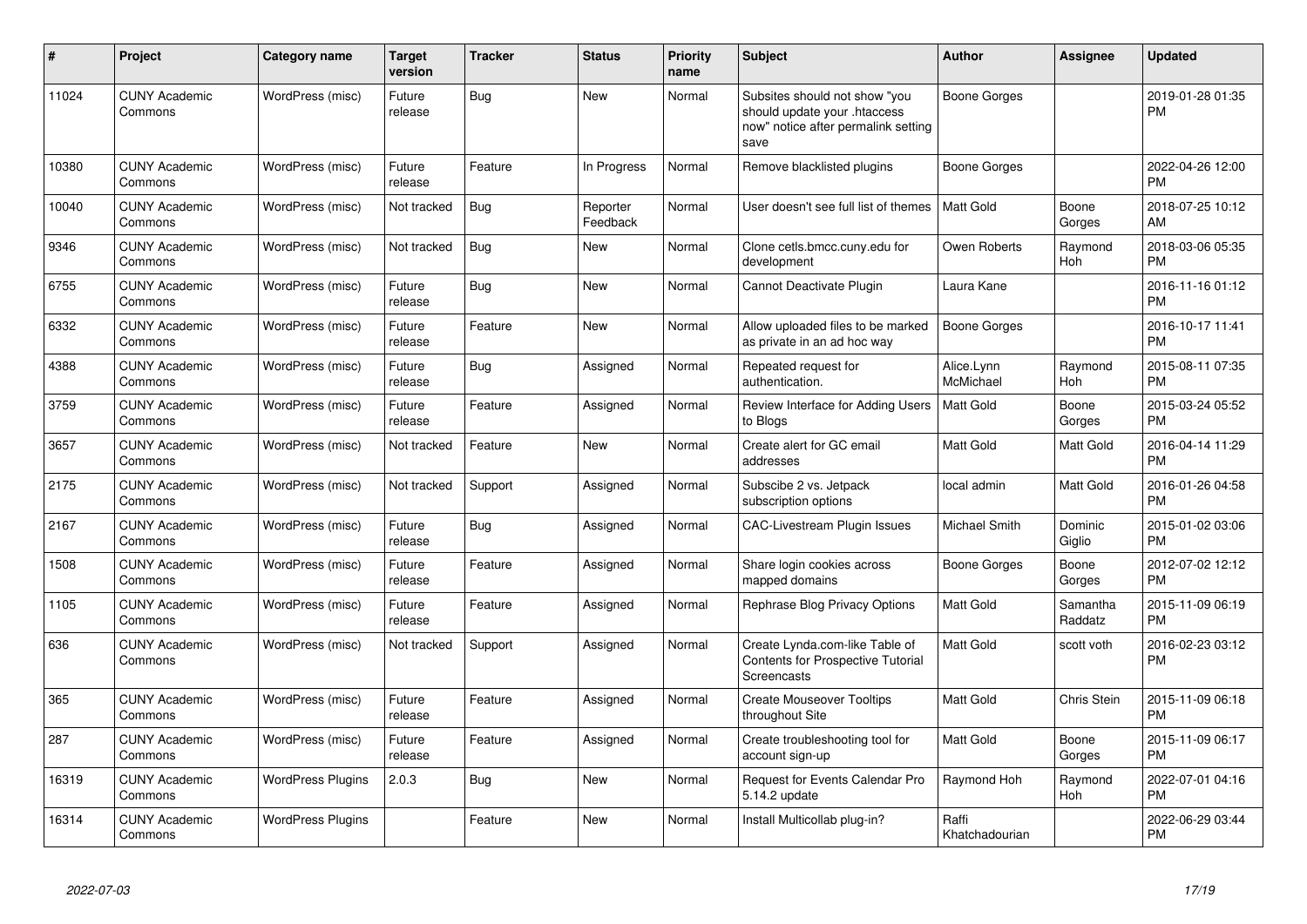| #     | Project                         | <b>Category name</b>     | <b>Target</b><br>version | <b>Tracker</b> | <b>Status</b>        | Priority<br>name | <b>Subject</b>                                                | <b>Author</b>           | <b>Assignee</b>   | <b>Updated</b>                |
|-------|---------------------------------|--------------------------|--------------------------|----------------|----------------------|------------------|---------------------------------------------------------------|-------------------------|-------------------|-------------------------------|
| 15516 | <b>CUNY Academic</b><br>Commons | <b>WordPress Plugins</b> |                          | Bug            | Reporter<br>Feedback | Normal           | Can't publish or save draft of post<br>on wordpress.com       | Raffi<br>Khatchadourian | Raymond<br>Hoh    | 2022-03-02 05:52<br><b>PM</b> |
| 14987 | <b>CUNY Academic</b><br>Commons | <b>WordPress Plugins</b> | Future<br>release        | Bug            | <b>New</b>           | Normal           | Elementor update causes<br>database freeze-up                 | Boone Gorges            | Boone<br>Gorges   | 2021-11-29 12:02<br><b>PM</b> |
| 13946 | <b>CUNY Academic</b><br>Commons | <b>WordPress Plugins</b> | 2.1.0                    | Support        | Assigned             | Normal           | <b>Custom Embed handler For</b><br>OneDrive files             | scott voth              | Raymond<br>Hoh    | 2022-05-26 10:46<br>AM        |
| 12741 | <b>CUNY Academic</b><br>Commons | <b>WordPress Plugins</b> | Not tracked              | Support        | Reporter<br>Feedback | Normal           | Tableau Public Viz Block                                      | Marilyn Weber           | Raymond<br>Hoh    | 2020-05-12 11:00<br>AM        |
| 12573 | <b>CUNY Academic</b><br>Commons | <b>WordPress Plugins</b> | Future<br>release        | Bug            | New                  | Normal           | <b>CommentPress Core Issues</b>                               | scott voth              |                   | 2020-03-24 04:32<br><b>PM</b> |
| 12121 | <b>CUNY Academic</b><br>Commons | <b>WordPress Plugins</b> | 2.0.3                    | Feature        | Reporter<br>Feedback | Normal           | Embedding H5P Iframes on<br><b>Commons Site</b>               | Laurie Hurson           | Boone<br>Gorges   | 2022-06-29 11:32<br>AM        |
| 11788 | <b>CUNY Academic</b><br>Commons | <b>WordPress Plugins</b> | Future<br>release        | Support        | Reporter<br>Feedback | Normal           | Plugin Request - Browse Aloud                                 | scott voth              |                   | 2019-09-24 08:42<br>AM        |
| 11649 | <b>CUNY Academic</b><br>Commons | <b>WordPress Plugins</b> | 2.0.3                    | Bug            | In Progress          | Normal           | CC license displayed on every<br>page                         | Gina Cherry             | Raymond<br>Hoh    | 2022-06-29 11:32<br>AM        |
| 11545 | <b>CUNY Academic</b><br>Commons | <b>WordPress Plugins</b> | Not tracked              | Support        | <b>New</b>           | Normal           | <b>Twitter searches in WordPress</b>                          | Gina Cherry             | Matt Gold         | 2019-09-23 01:03<br><b>PM</b> |
| 11415 | <b>CUNY Academic</b><br>Commons | <b>WordPress Plugins</b> | Not tracked              | Bug            | Reporter<br>Feedback | Normal           | <b>Blog Subscriptions in Jetpack</b>                          | Laurie Hurson           |                   | 2019-05-14 10:34<br>AM        |
| 11120 | <b>CUNY Academic</b><br>Commons | <b>WordPress Plugins</b> | Not tracked              | Bug            | Reporter<br>Feedback | Normal           | Events Manager Events Not<br>Showing Up                       | Mark Webb               |                   | 2019-02-27 04:10<br><b>PM</b> |
| 9947  | <b>CUNY Academic</b><br>Commons | <b>WordPress Plugins</b> | Future<br>release        | Feature        | Reporter<br>Feedback | Normal           | Install H5P quiz plugin                                       | Matt Gold               | Boone<br>Gorges   | 2018-09-11 11:01<br>AM        |
| 9926  | <b>CUNY Academic</b><br>Commons | <b>WordPress Plugins</b> | Future<br>release        | Bug            | New                  | Normal           | twitter-mentions-as-comments<br>cron jobs can run long        | Boone Gorges            | Boone<br>Gorges   | 2018-10-24 12:34<br><b>PM</b> |
| 9515  | <b>CUNY Academic</b><br>Commons | <b>WordPress Plugins</b> | Not tracked              | Bug            | Reporter<br>Feedback | Normal           | Text to Speech plugin - "More<br>Slowly" checkbox not working | scott voth              | Boone<br>Gorges   | 2018-06-13 02:26<br><b>PM</b> |
| 9289  | <b>CUNY Academic</b><br>Commons | <b>WordPress Plugins</b> | Future<br>release        | Bug            | Reporter<br>Feedback | Normal           | Email Users Plugin                                            | Laurie Hurson           | Boone<br>Gorges   | 2018-10-24 12:34<br><b>PM</b> |
| 9211  | <b>CUNY Academic</b><br>Commons | <b>WordPress Plugins</b> | Future<br>release        | Support        | Reporter<br>Feedback | Normal           | Auto-Role Setting in Forum Plugin<br>Causing Some Confusion   | Luke Waltzer            | Boone<br>Gorges   | 2018-03-13 11:44<br>AM        |
| 8498  | <b>CUNY Academic</b><br>Commons | <b>WordPress Plugins</b> | Future<br>release        | Feature        | New                  | Low              | <b>Gravity Forms Email Users</b>                              | Raffi<br>Khatchadourian | Matt Gold         | 2017-10-13 12:58<br><b>PM</b> |
| 8078  | <b>CUNY Academic</b><br>Commons | <b>WordPress Plugins</b> | Future<br>release        | System Upgrade | Assigned             | Normal           | <b>CommentPress Updates</b>                                   | Margaret Galvan         | Christian<br>Wach | 2017-05-08 03:49<br><b>PM</b> |
| 6356  | CUNY Academic<br>Commons        | <b>WordPress Plugins</b> | Future<br>release        | Bug            | Reporter<br>Feedback | Low              | Should Subscribe2 be<br>deprecated?                           | Luke Waltzer            |                   | 2017-03-20 12:20<br><b>PM</b> |